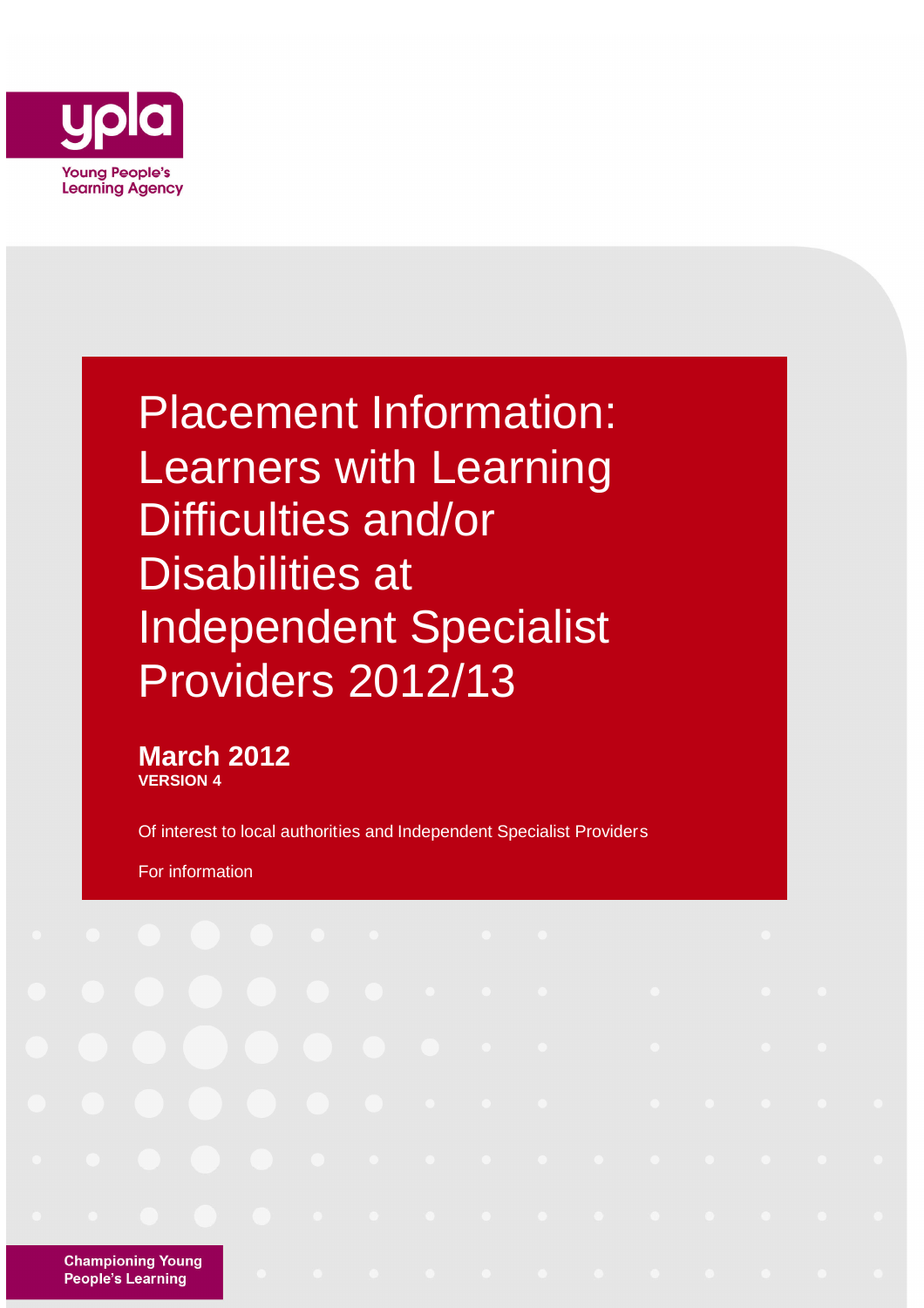## **Further information**

For further information please contact the appropriate YPLA territory.

#### **Northern Territory**

Arndale House **Moongate House** Moongate House Mercury House Arndale Centre **5th Avenue Business Park** 4 Manchester Road Manchester Road<br>Manchester, M4 3AQ Team Valley **Frankling** Bradford Manchester, M4 3AQ

#### **Eastern Territory**

17a Meridian East **Felaw Maltings** Meridian Business Park 42 Felaw Street Leicester, LE19 1UU Ipswich, IP2 8SJ

#### **Southern Territory**

Sanctuary Buildings **Bridge House** Great Smith Street 1 Walnut Tree Close London, SW1P 3BT Guildford

#### **Western Territory**

NTI Building St Lawrence House<br>15 Bartholomew Row 29-31 Broad Street 15 Bartholomew Row Birmingham, B5 5JU Bristol, BS1 2HF

Surrey, GU1 4GA

Tyne and Wear, NE11 0HF

We understand that the Education Funding Agency (EFA) will be operating from the following offices from 2 April 2012. These locations may be subject to change and it is advisable to check the EFA website.

#### **Northern Territory**

Piccadilly Gate Mowden Hall Manchester **Darlington** 

#### **Eastern Territory**

1-3 Trust Court **Lime House** Chivers Way **Mere Way** Mere Way Histon Ruddington Cambridge, CB24 9PW Nottingham, NG11 6JS

#### **Southern Territory**

Sanctuary Buildings **Bridge House** Great Smith Street 1 Walnut Tree Close London, SW1P 3BT Guildford

#### **Western Territory**

Freshfield House **Earlsdon Park** Redcliffe Way **Butts Road** 

Store Street Staindrop Road M1 2WD County Durham, DL3 9BG

Surrey, GU1 4GA

Bristol, BS1 6NL Coventry, CV1 3GD

Gateshead BD5 0QL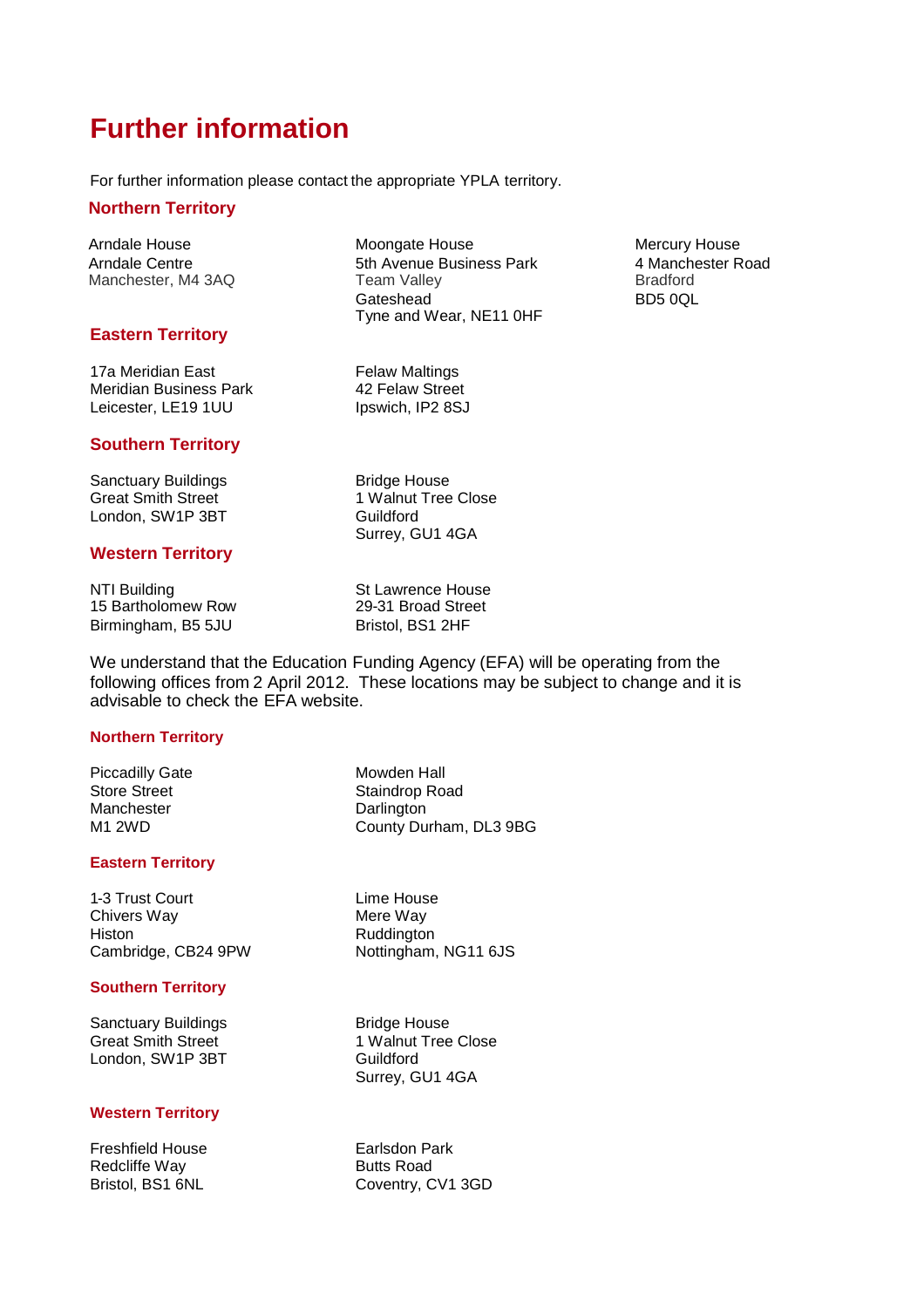## **Contents**

### *Paragraph number*

| <b>Introduction</b>                                                                                                 |                 |
|---------------------------------------------------------------------------------------------------------------------|-----------------|
| Statutory guidance: funding arrangements for 16-19 education and training                                           | 3               |
| Local authorities' duties                                                                                           | 5               |
| Boarding ('residential') accommodation                                                                              | 9               |
| <b>Education Funding Agency</b>                                                                                     | 10              |
| <b>The Changing Policy Context</b>                                                                                  |                 |
| SEN and Disability Green Paper: Support and Aspiration: A New Approach to<br>Special Education Needs and Disability | 12 <sub>2</sub> |
| Direct payments                                                                                                     | 13              |
| <b>Decision-making Process</b>                                                                                      |                 |
| Evidence of education and training needs and possible provision to meet them                                        | 16              |
| Learner reviews                                                                                                     | 19              |
| Data protection                                                                                                     | 21              |
| Encryption and transfer of information                                                                              | 23              |
| Multi-agency working                                                                                                | 25              |
| <b>Independent Specialist Providers</b>                                                                             | 27              |
| New provider process                                                                                                | 30              |
| <b>Contractual restrictions</b>                                                                                     | 33              |
| Notional allocations and budget monitoring                                                                          | 34              |
| Securing placements                                                                                                 | 38              |
| Confirmation of Agreed Provision 2012/13 (Annex 6 - TG)                                                             | 41              |
| Individual learner schedule/Annex 6-TG                                                                              | 44              |
| In-year Changes                                                                                                     | 49              |
| Incidents                                                                                                           | 52              |
| <b>Placement Extension</b>                                                                                          | 53              |
| Non-delivery                                                                                                        | 58              |
| Withdrawals                                                                                                         | 60              |
| <b>Attendance Reconciliation Report</b>                                                                             | 64              |
| <b>Destination Data</b>                                                                                             | 65              |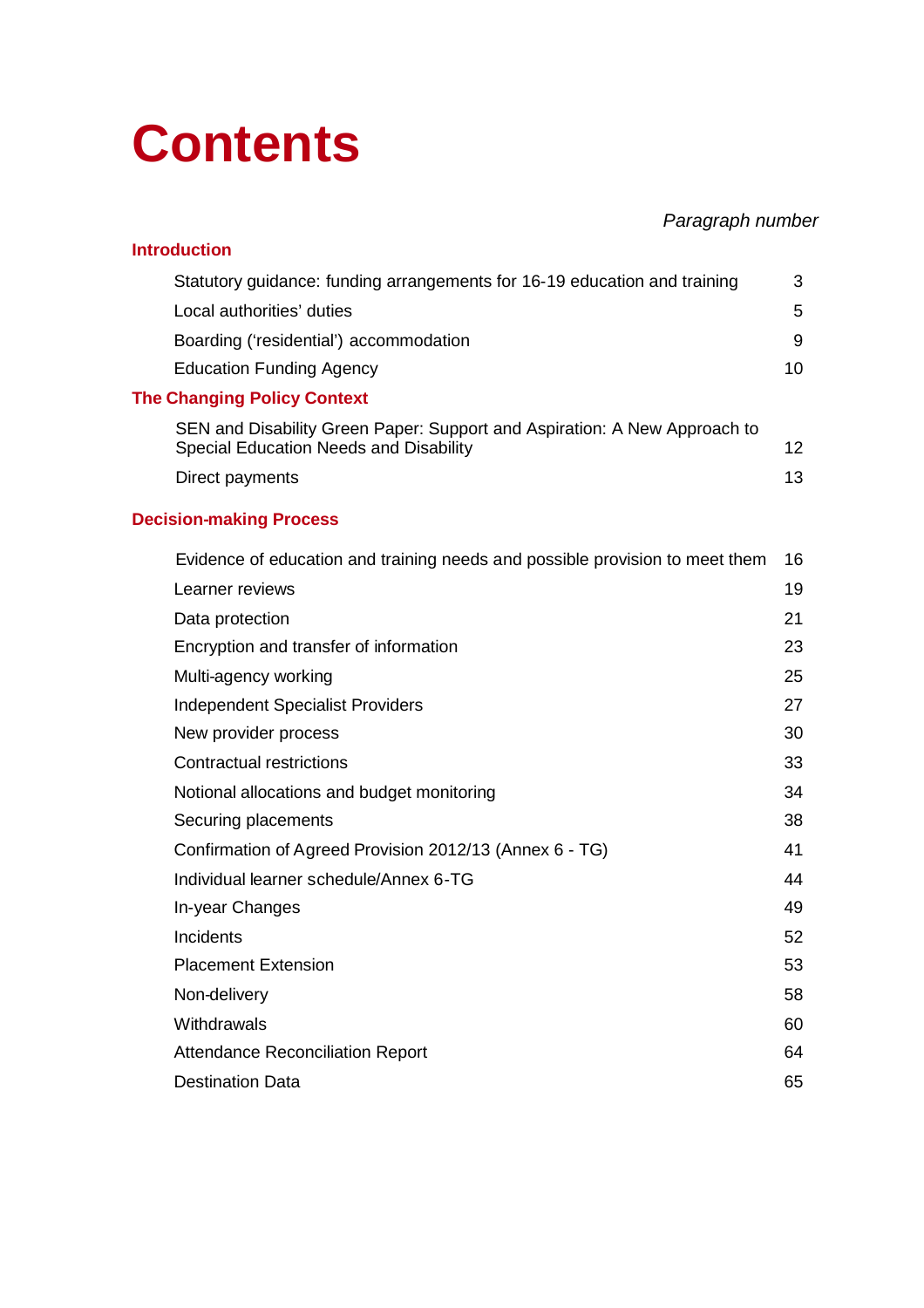#### **Exceptional Funding**

| Requests exceeding £68,829 (residential) or £45,247 (day)                                                                                          | 66. |
|----------------------------------------------------------------------------------------------------------------------------------------------------|-----|
| Requests exceeding £35,000 above published funding levels:<br>£103,829 (residential) or £80,247 (day)                                              | 68. |
| <b>Other Funding</b>                                                                                                                               |     |
| Learners aged 24 and over                                                                                                                          | 79. |
| General Further Education (GFE) providers funded from LLDD Placement<br>Budget (Over £19,000 Additional Learner Support and Specialist Placements) | 84  |

#### **Annexes**

1: Flowcharts of the Decision-making Process for New and Continuing Placements at Independent Specialist Providers

- 2: Apprenticeships, Skills, Children and Learning Act 2009
- 3: Independent Specialist Providers
- 4: Support Bands: Rates for 2012/13
- 5: Contact Hour Ranges
- 6: Suggested Education and Training Evidence
- 7: References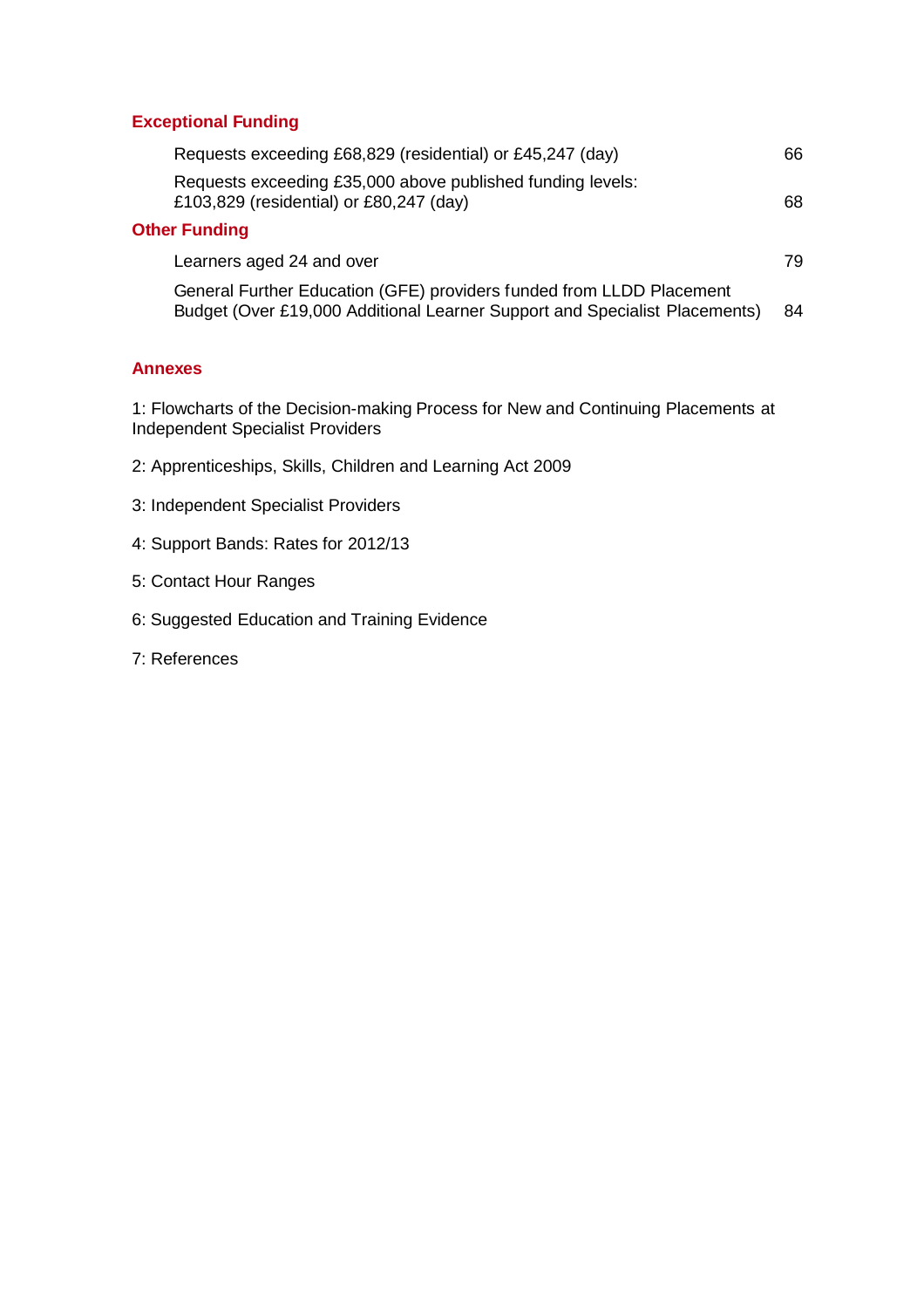## **Introduction**

- 1 This document is intended to support local authorities in fulfilling their legal duties and powers under the Apprenticeships, Skills, Children and Learning Act 2009 ("ASCL Act"; see Annex 2) in relation to securing the provision of suitable education and training at Independent Specialist Providers (listed at Annex 3) to meet the reasonable needs of learners with learning difficulties and/or disabilities who are over compulsory school age but under 25 and are subject to a learning difficulty assessment.
- 2 This document is issued pursuant to section 72(4) of the ASCL Act and relates to decisions made by local authorities in relation to continuing placements at Independent Specialist Providers and to new placements at Independent Specialist Providers for the **2012/13 academic year**. The Young People's Learning Agency (YPLA) complying with its own obligations will fund Independent Specialist Providers directly in 2012/13 based on decisions made by local authorities. The YPLA will also consider performance and satisfactory (or otherwise) inspection outcomes from the Inspectorates (The Office for Standards in Education, Children's Services and Skills (Ofsted), Care Quality Commission, Estyn) as a condition of funding.

#### **Statutory guidance: funding arrangements for 16-19 education and training**

- 3 The statutory guidance was issued by the YPLA under section 72(1) of the ASCL Act 2009 on 25 November 2011. It sets out guidance for local authorities about the performance of their duties under sections 15ZA(1), 15ZB, 15ZC(1)(b) and 18(A)(1) of the Education Act 1996. It describes the system for the funding of education and training for young people in England for the academic year 2012/13.
- 4 The statutory guidance describes how a simplified allocations and funding system will be put into practice, whilst referring to the current three main routes (SEN block grant; specialist placement budget includes provision at Independent Specialist Providers where needs can not be met locally; additional learning support) for funding learners aged 16-24 with learning difficulties and/or disabilities and special educational needs (SEN).

#### **Local authorities' duties**

5 Local Authorities duties arising from ASCL Act in relation to education and training are set out in detail at Annex 2.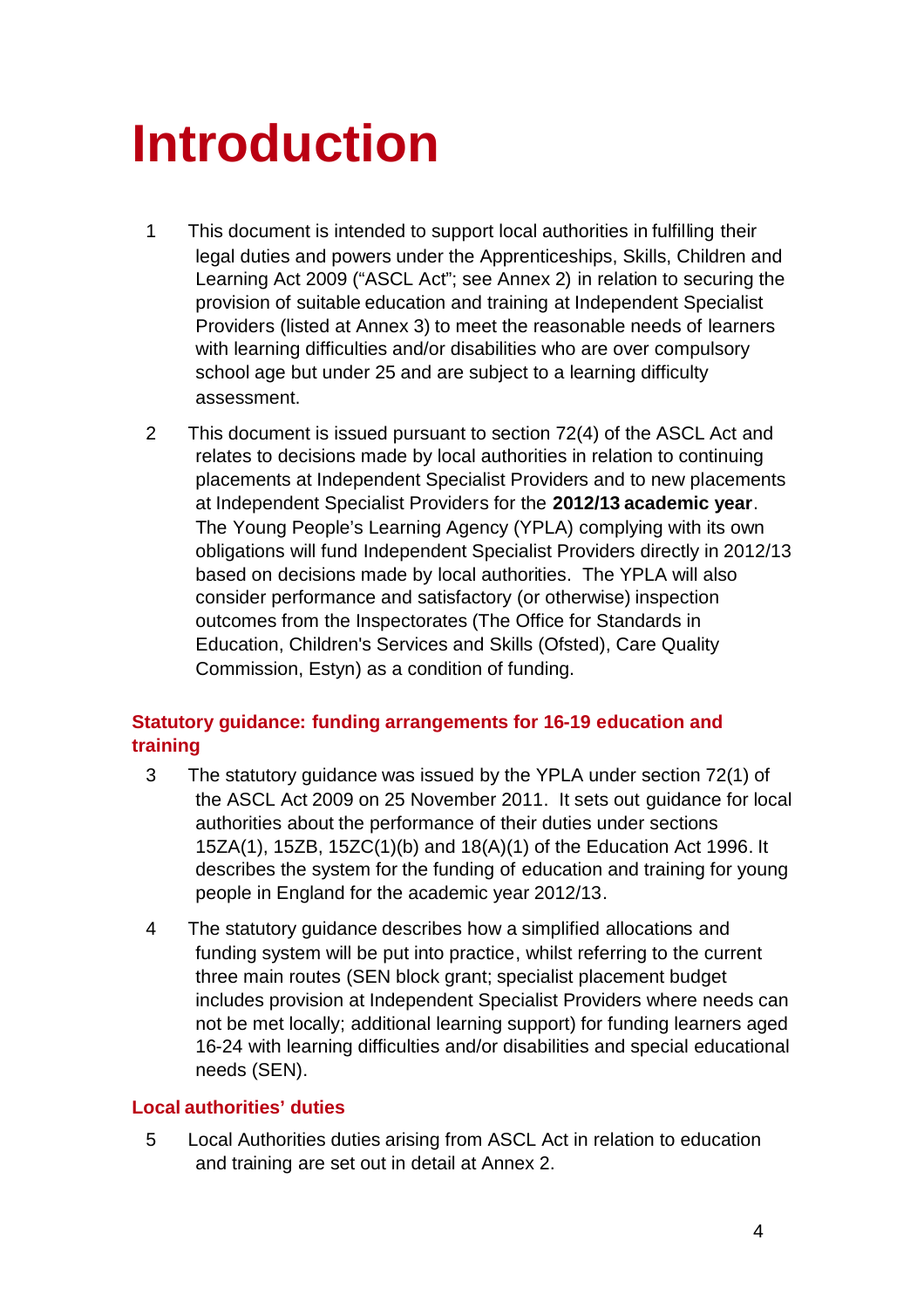- 6 For the majority of young people who have learning difficulties and/or disabilities, education and training provision will be delivered in a mainstream setting. This document provides information in relation to the small number of young people with a learning difficulty assessment where the local authority follows the view that their education and training needs can only be met by an Independent Specialist Provider.
- 7 The flowcharts at Annex 1 set out the decision-making process for both new and continuing placements at Independent Specialist Providers. Local authorities should ensure they have documented procedures to facilitate and record their placement decisions and processes.
- 8 Department for Education (DfE) guidance (DfE, 2012; see Annex 7 for references) sets out the way it expects the new arrangements for young people with learning difficulties and/or disabilities to operate, including reference to learning difficulty assessments.

#### **Boarding ('residential') accommodation**

9 Section 46 of the ASCL Act provides local authorities with the power to secure boarding accommodation for persons who are over compulsory school age, but under 25, and subject to a learning difficulty assessment. This is referred to as 'residential provision' throughout this document, except in extracts from the legislation at Annex 2.

#### **Education Funding Agency**

- 10 The YPLA will be closed on 30 March 2012. The EFA will begin to operate on  $2^{nd}$  April 2012. It will be one of four executive agencies that form part of the DfE family.
- 11 The EFA will bring together Partnership for Schools, and some functions currently within DfE itself. The new agency will cover all education funding from ages 3 to 19 with an annual budget of around £50 billion.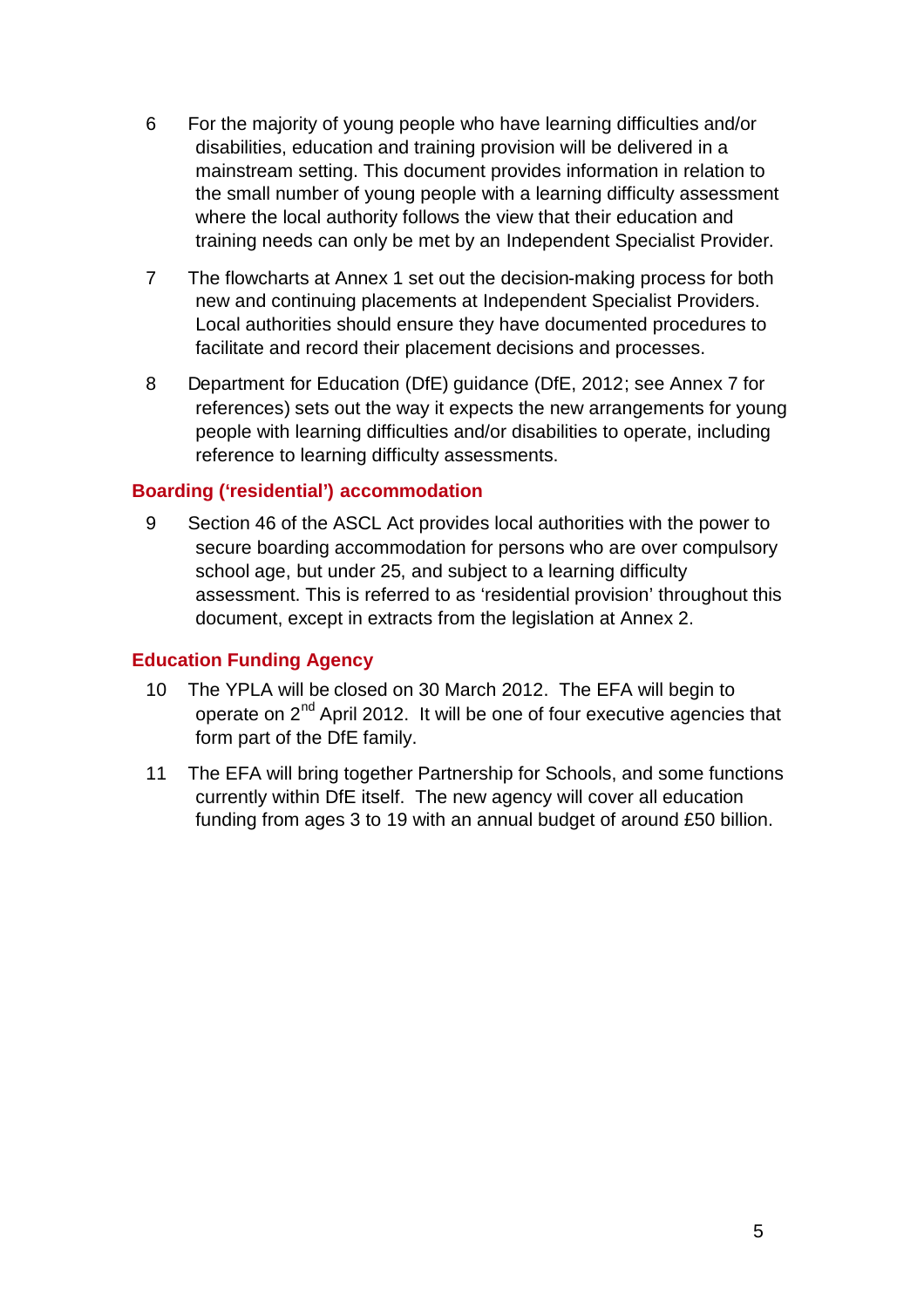# **The Changing Policy Context**

#### **SEN and Disability Green Paper: Support and Aspiration: A new approach to special education needs and disability**

12 The Green Paper on SEN and disability ("SEND") published in March 2011 makes it clear the aim that children and young people with SEND and learning difficulties and/or disabilities should be supported on a consistent basis from ages 0-25. The YPLA is working with the DfE, Local Government Association (LGA), local authorities and providers to review the options for new models of funding provision for learners with learning difficulties and/or disabilities to support a more consistent approach, which, if introduced, would start in 2013/14 at the earliest.

#### **Direct payments**

- 13 The Special Educational Needs (Direct Payments) (Pilot Scheme) Order 2012 came into force on 30 January 2012. This establishes a pilot scheme to allow local authorities in the SEN and Disability Green Paper pathfinder programme and the Individual Budgets (IB) for Families with Disabled Children pilot to test the use of direct payments for special educational provision for children and young people. A copy of the order can be found online at www.legislation.gov.uk
- 14 The DfE will be providing further advice on the use of direct payments shortly. Further support for authorities in the pilot will be available through the pathfinder support team including a number of workshops and an action learning set on personal budgets (including direct payments).
- 15 Further information on how a young person placed in an Independent Specialist Provider may apply for a direct payment, subject to agreement by all relevant parties, will be published shortly as an addendum to this Placement Information.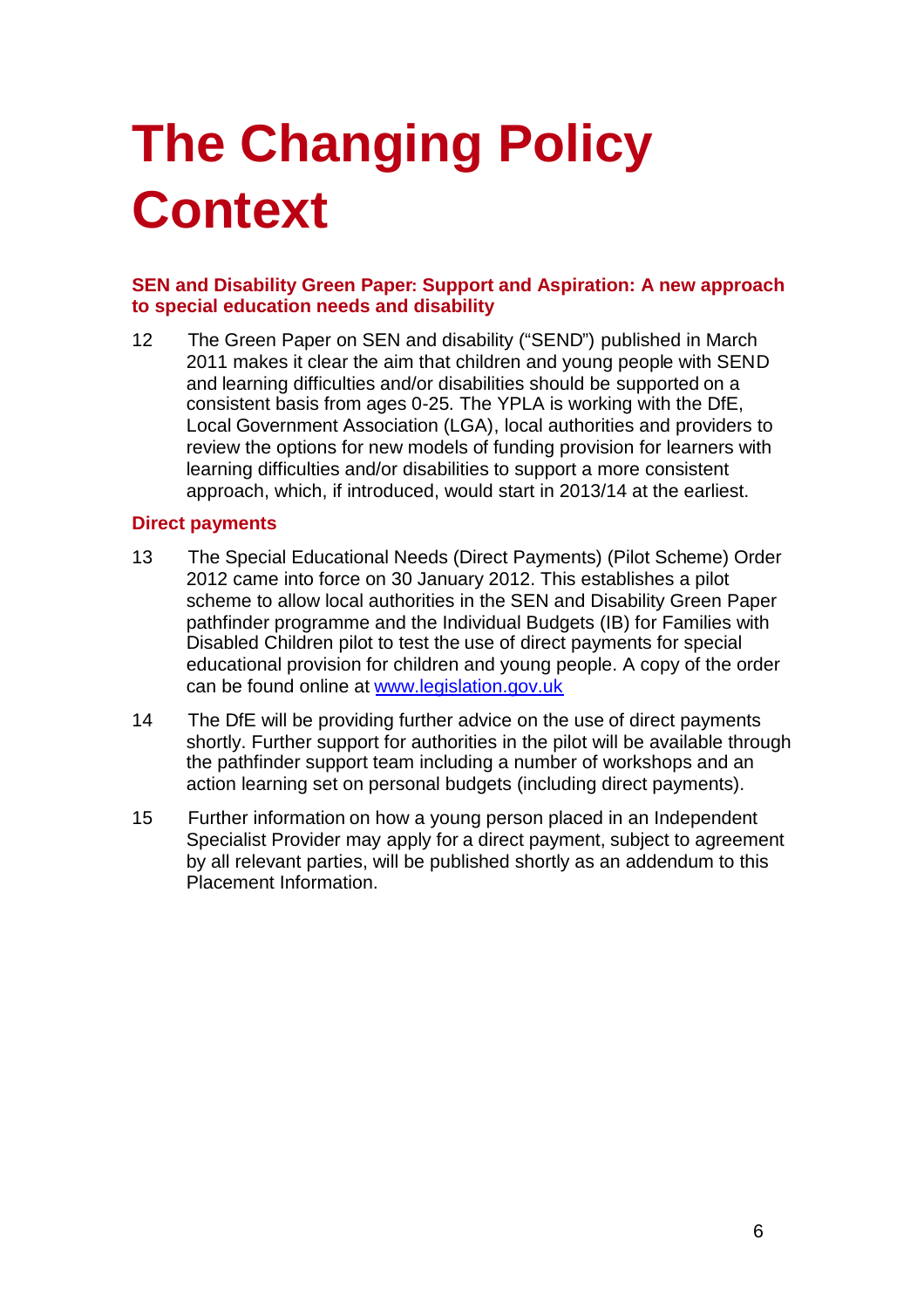## **Decision-making Process**

#### **Evidence of education and training needs and possible provision to meet them**

- 16 Local authorities have a strategic role to meet the education and training needs of young people by influencing and shaping provision, identifying gaps, encouraging new provision and developing the market by working with their partners.
- 17 Local authorities play a key role in relation to evidence-gathering and preparation for their decisions regarding the education and training needs of learners with learning difficulties and/or disabilities and in determining the actual provision that is realistically available to meet those needs. It is recommended that evidence demonstrates the match between the assessed education and training needs (learning difficulty assessment) and the learning placement that is actually available to meet those needs. Suggested sources of evidence are detailed at Annex 6. The list of potential evidence in Annex 6 of this document is not exhaustive, and local authorities may wish to seek additional relevant and up-to-date evidence.
- 18 To inform and support local authority decision-making, it is the responsibility of the Independent Specialist Provider to complete and send to the learner's home local authority Annex 6 - TG (titled 'Confirmation of Agreed Provision 2012/13') of *Technical Guidance 2012/13* with the provider pre-entry assessment report for the young person. These can be used to enable the local authority to determine the appropriateness of the placement and associated funding request, and reach a decision on whether or not to agree to the placement based on other up-to-date information, as suggested at Annex 6 of this document.

#### **Learner reviews**

- 19 Independent Specialist Providers are contractually (schedule 2, clause 2.2) required to undertake learner reviews at the end of the first term of the first year of the placement, in the first half of the summer term, and the final year of the placement. The review report should clearly set out the progress made by the learner in relation to the agreed programme of study. It is expected that any areas of concern will be highlighted within these reports and as required in the contract (schedule 2, clause 2.2). Further information is set out in *Technical Guidance 2012/13*.
- 20 Independent Specialist Providers are required to forward complete review reports to the learner's home local authority no later than four weeks after the learner review has been completed. It is expected that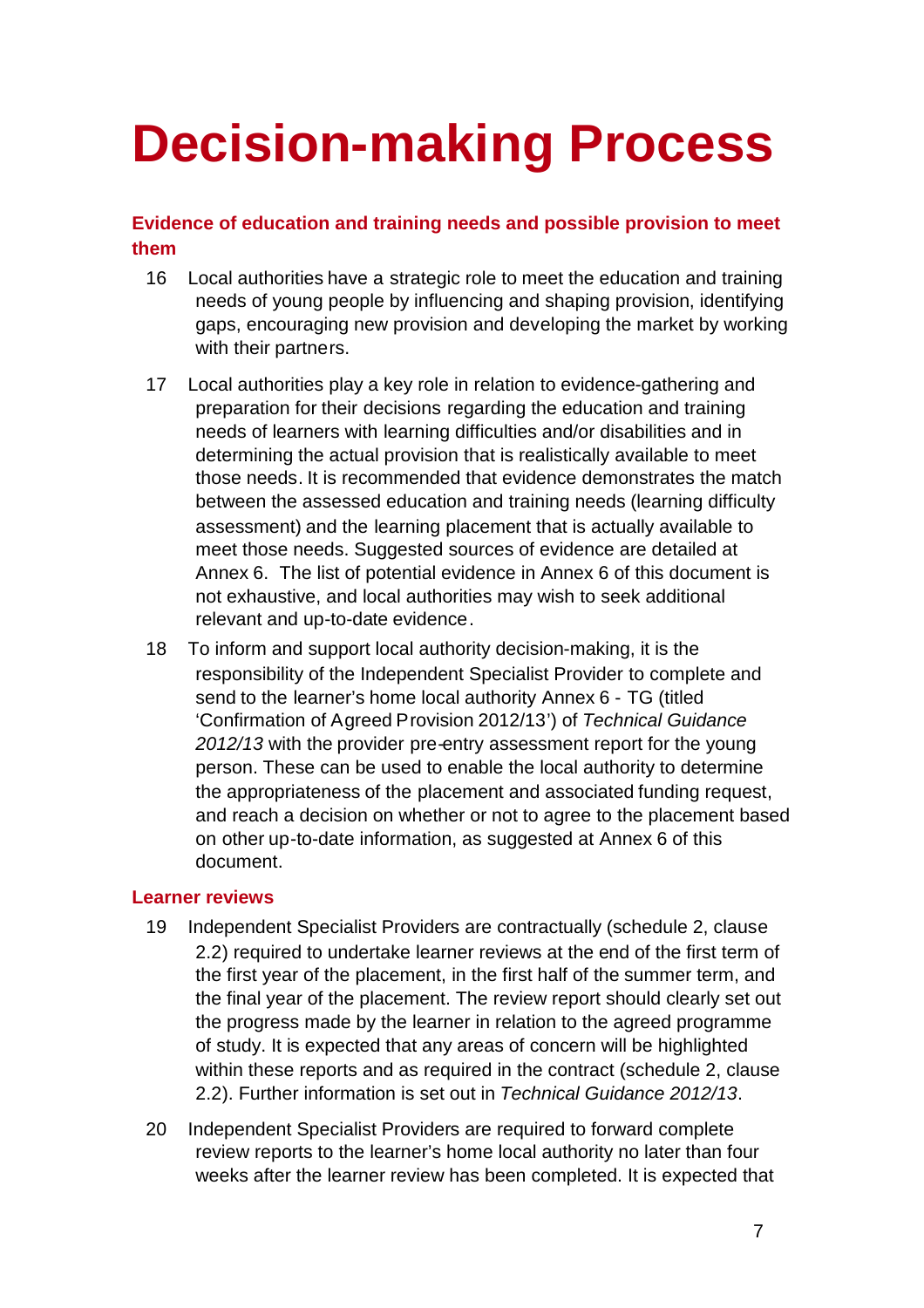local authorities will use the reports to inform future decisions for those learners who are due to continue for a further academic year. *Technical Guidance 2012/13* requires Independent Specialist Providers to forward completed end-of-year review reports to the learner's home local authority no later than 30 May.

#### **Data protection**

- 21 The local authority should seek the permission of the person for whom a placement request is being made (and/or his or her family or carer where appropriate) to share copies of all relevant supporting information with the YPLA and potential providers.
- 22 The sharing of information is to ensure that a prospective provider can make an informed decision on whether it can meet the person's education and training needs as set out in the learning difficulty assessment. It also ensures that the YPLA can maintain (based on information provided by the local authority) an accurate record of the learner placement, to ensure that the agreed contracted provision is in place and that correct payments are made to the provider. The learner's home local authority must also ensure that the learner (and/or his or her family or carer where appropriate) is fully aware of any information submitted to the YPLA and potential providers.

#### **Encryption and transfer of information**

- 23 Where the YPLA is requested to share electronically stored learner data (which is likely to include personal and possibly sensitive personal data) with an Independent Specialist Provider or local authority (schedule 4, clause 2.1.2), the information will be encrypted using WinZip. A password for the data will not be provided until confirmation has been received from the recipient that the encrypted data has been received.
- 24 When it is necessary to share data by post (schedule 4, clause 2.1.3), it must be sent securely packaged (an envelope within an envelope), using Royal Mail Special Delivery service (not Royal Mail recorded delivery) or an equivalent secure delivery service provided by a specialist courier (where the service is trackable, delivered to the intended recipient who will sign to confirm safe receipt and the delivery date and time are specified, ie the day after posting).

#### **Multi-agency working**

25 Local authorities in considering and securing an education and training programme and the range of support required by the learner to access the programme, including health, social care and/or medical, will be well-placed to maximise the efficient use of funds. This may include pooling resources between different agencies, encouraging the formation of partnerships, and building community capacity to secure appropriate funding from other agencies during the decision-making process.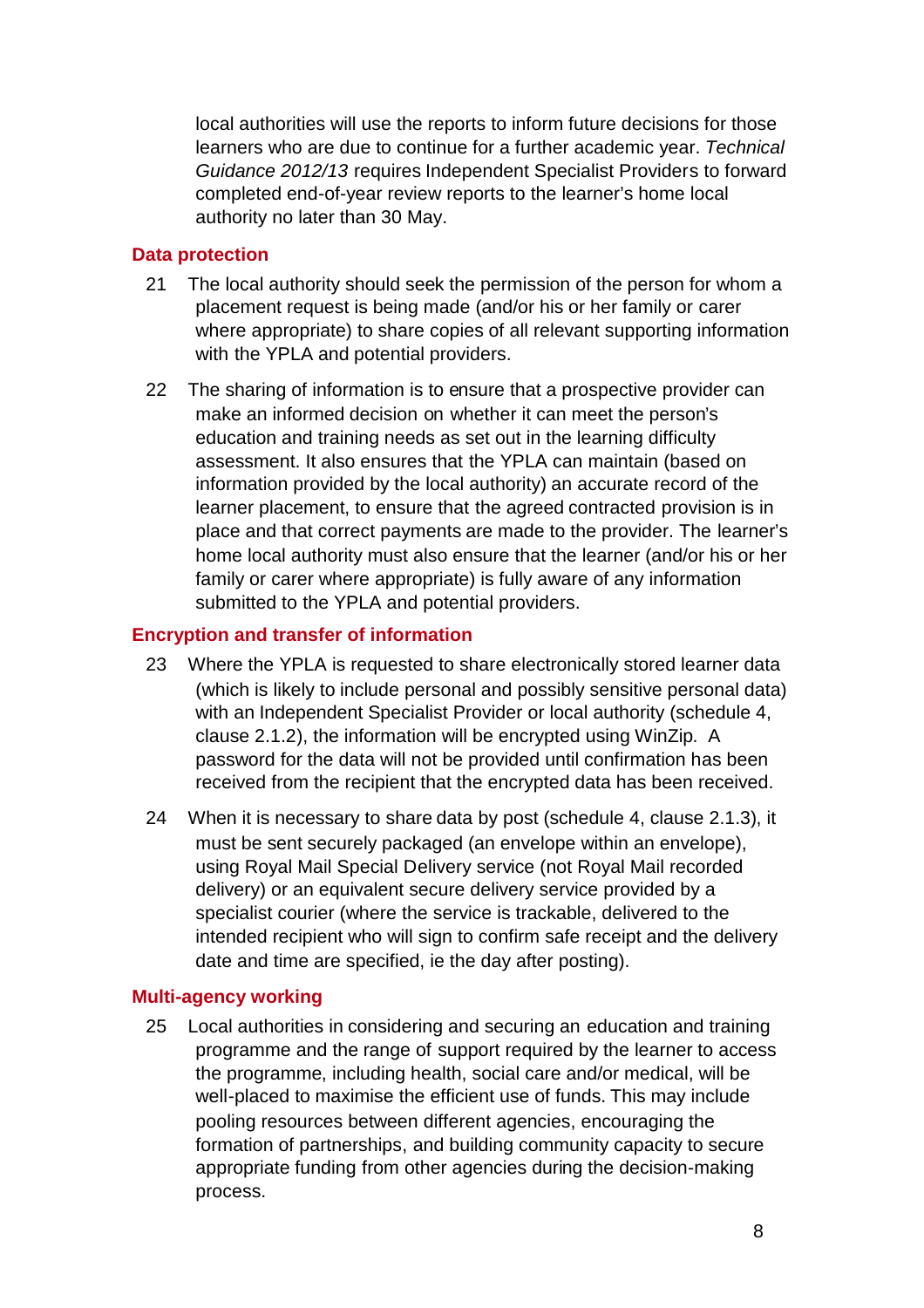26 This approach will enable a more responsive match to the assessed learner needs, enable the creation of appropriate multi-agency support packages for learners, and ensure that the available budget is most effectively deployed.

#### **Independent Specialist Providers**

- 27 As in 2011/12, the YPLA will continue to contract with the Independent Specialist Providers listed in Annex 3 on behalf of local authorities. Some of these providers are subject to contractual restrictions; see paragraph 33 for more information.
- 28 It is pursuant to the terms of the YPLA Conditions of Funding that funding shall be passed from the YPLA to Independent Specialist Providers. The contract will also aim to ensure the appropriate transfer of data and other information to allow local authorities, Independent Specialist Providers and the YPLA to comply with the duties and processes they are subject to.
- 29 As set out in section 63 of the ASCL Act, the YPLA has the power to assess the performance of those providers delivering education and training and to take into account the outcome of these assessments when making contracting decisions.

#### **New provider process**

- 30 If local authorities believe, or know, that there are other providers from whom they may wish to commission individual learner placements, and which are not already YPLA funded (ie, listed at Annex 3), local authorities should refer these potential providers to the YPLA Independent Specialist Application Process at their earliest opportunity. The process is available from the following link: http://readingroom.ypla.gov.uk/ypla/180810\_application\_process\_quidance stage 1 final.pdf
- 31 In the absence of successfully completing the YPLA Independent Specialist Provider Application Process and agreeing to be bound by the YPLA Conditions of Funding, the YPLA believes that provision at such providers is not actually and realistically available to be funded by the YPLA and, as such, any learning difficulty assessment that specifies such provision, with the perceived benefit of YPLA funding, may fail to comply with section 139A, following the case of R v London Borough of Bromley ex parte Alloway (2008 EWHC 2499).
- 32 The Secretary of State for Education has imposed conditions on how the grants made to the YPLA are to be used which are set out in the YPLA Framework Document. The conditions include the restriction that funds shall only be paid to providers/bodies who have agreed to the terms of the YPLA's Conditions of Funding.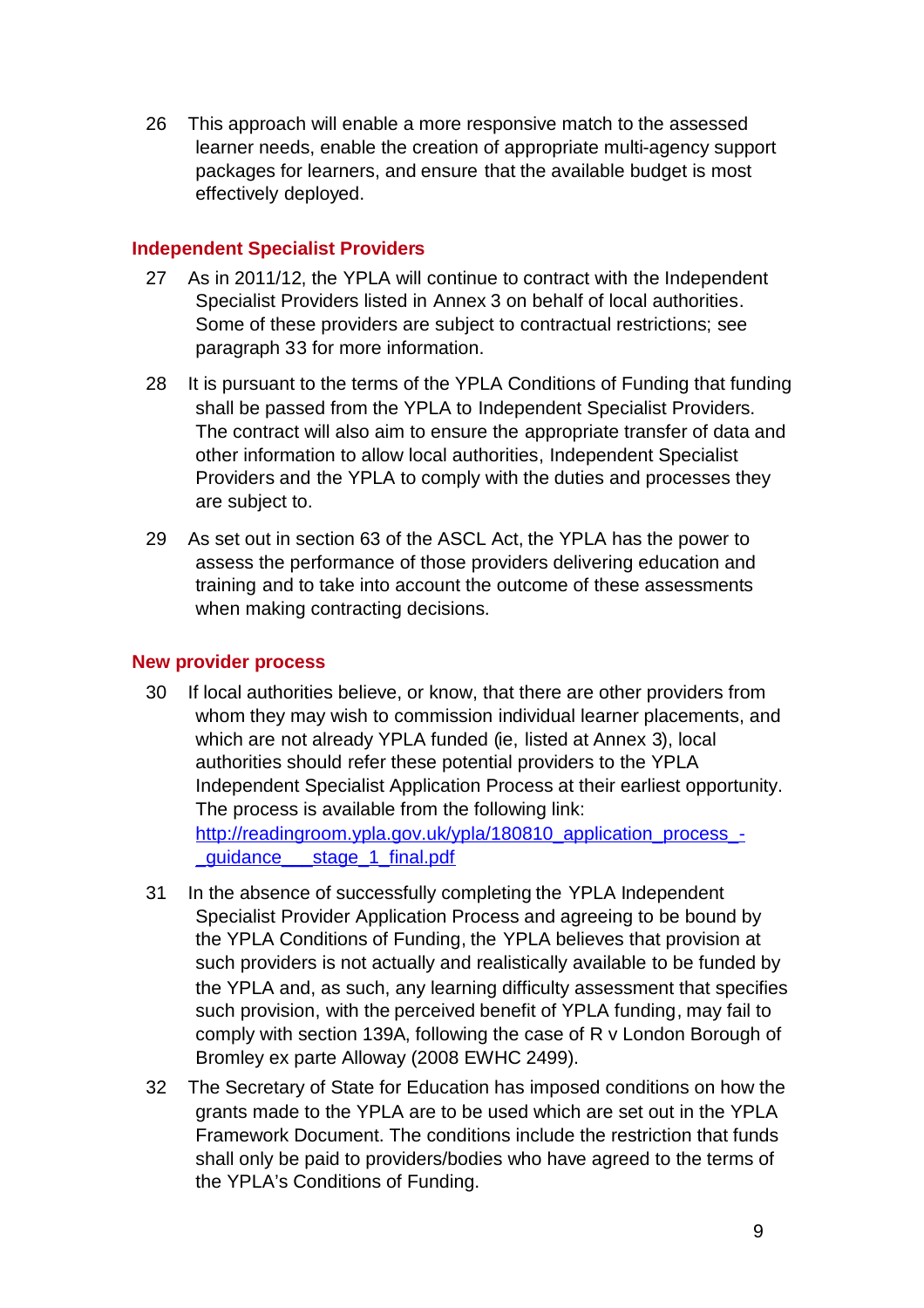#### **Contractual restrictions**

33 Independent Specialist Providers that agree to the YPLA Conditions of Funding may be subject to specific changes in relation to their individual YPLA funding status. These changes can be in response to, for example, cases where the Independent Specialist Provider is newly approved, or where concerns are raised by the inspectorates, YPLA assurance audits, and/or YPLA financial health assessment.

#### **Notional allocations and budget monitoring**

- 34 In accordance with the budget determined by the DfE, the YPLA will provide local authorities with a financial year (1 April 2012 to 31 March 2013) notional budget based on those learners whose programme enddate is beyond September 2012 and for whom, therefore, a continued placement may be required, and local authorities' forecasts of likely new learner placements with a September 2012 start-date.
- 35 Local authorities should be mindful of their notional budget as part of their decision-making process. This may include consideration of exceptional funding requests exceeding £35,000 that have been reviewed by an independent expert (see paragraphs 68-78).
- 36 The YPLA will monitor spend against the budget on behalf of local authorities. In the best interests of the learner, it is recommended that local authorities make timely decisions on placement applications and communicate these in a timely manner to learners and their family or carer, Independent Specialist Providers, other agencies and the YPLA.
- 37 The YPLA will continue to work with and support local authorities to enable reporting on budget monitoring and controls to the DfE.

#### **Securing placements**

- 38 Whilst it is acknowledged that the total length of an individual learner programme may be in excess of one year, the funding of a learner placement will only be confirmed on an annual basis for the duration of one academic year. Funding is subject to ongoing satisfactory educational progress, evidenced by annual learner review reports produced by the Independent Specialist Provider in the first half summer term, YPLA Conditions of Funding, and any restrictions/conditions thereafter.
- 39 The YPLA funding methodology for Independent Specialist Providers is outlined in Annex 4 ('Support Bands: Rates for 2012/13') and Annex 5 ('Contact Hour Ranges'). Further information can also be found in *Technical Guidance 2012/13*. Independent specialist providers are contractually (schedule 2, clause 1.1) bound to operate within the funding methodology.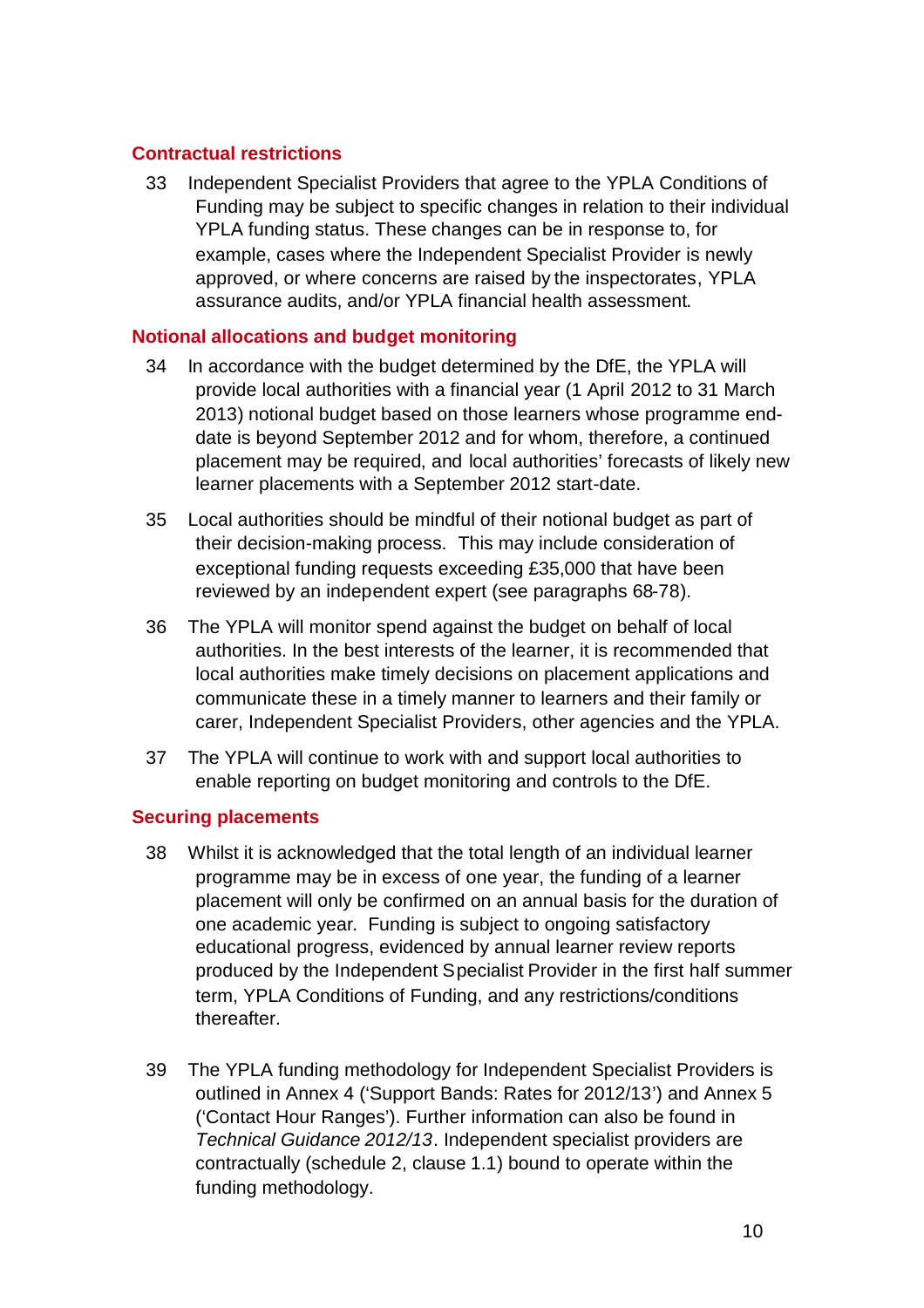40 The funding methodology reflects the comparable costs of a programme of study for a maximum of 38 weeks a year. The funding level agreed by the local authority covers all elements of the programme and the support required by the learner to access a programme of learning, including residential provision where appropriate. The local authority may also wish to consider the appropriateness of pooling resources between difference agencies to meet the range of learner support needs. The funding also covers the costs of the pre-entry assessment of the learner by the Independent Specialist Provider. No separate fees should be charged to the learner or agencies in respect of this pre-entry assessment.

#### **Confirmation of Agreed Provision 2012/13 (Annex 6 - TG)**

- 41 Once the placement and funding level have been agreed by the local authority and the learner has accepted the offer of a placement, ('Confirmation of Agreed Provision 2012/13' in *Technical Guidance 2012/13*) the local authority must complete an Annex 6 - TG and forward it to the appropriate YPLA territory. The completed Annex 6 - TG must already contain programme and support information completed by the Independent Specialist Provider*.*
- 42 Upon receipt of Annex 6 TG, the YPLA will generate an individual learner schedule based on the agreed provision and taking account of payments made by other agencies (see paragraphs 25-26). Delays in the receipt of the completed Annex 6 - TG by the YPLA may result in provider payments being delayed.
- 43 Where placement costs include exceptional funding in excess of £35,000 over the published support band rates (see Annex 4), these will be subject to an independent review commissioned by the YPLA (see paragraphs 68-78). This independent review must be undertaken (where costs exceed £35,000) before the local authority submits Annex 6 - TG to the YPLA and before an individual learner schedule and payments can be generated.

#### **Individual learner schedule/Annex 6 -TG**

- 44 The Annex 6-TG ('Confirmation of Agreed Provision 2012/13') of *Technical Guidance 2012/13*) confirms the terms of the placement agreed, between the local authority and Independent Specialist Provider including a full breakdown of the programme and support that a learner will receive as follows:
	- a breakdown of the level of support that is required to be in place for the learner
	- the agreed and proposed length of the programme(s) to be studied
	- the duration of the funding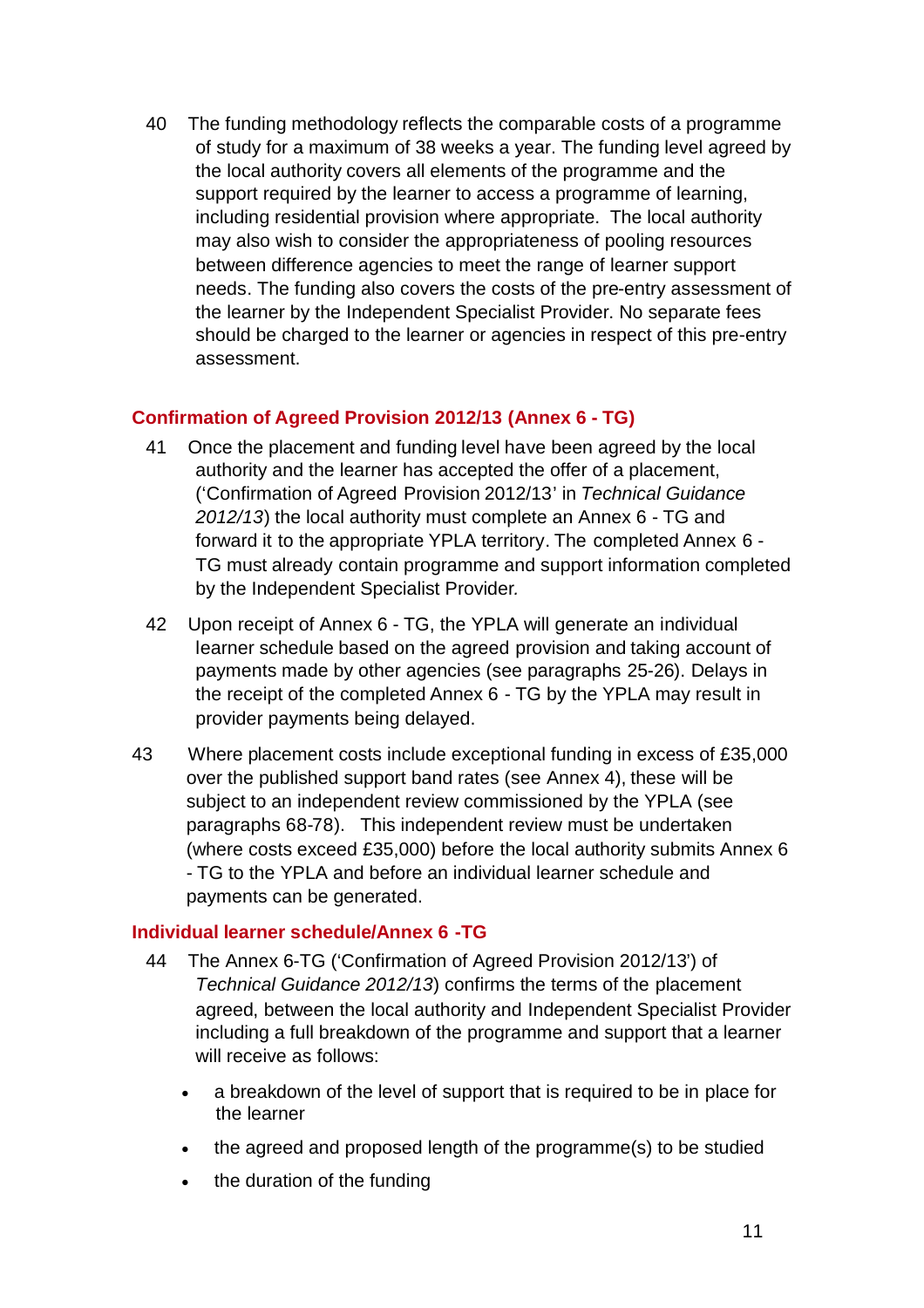- confirmation of whether the placement is day or residential
- funding from other agencies
- the number of weeks to be funded.
- 45 The YPLA will create the individual learner schedule, based on the information contained within the Annex 6-TG and forward securely to the local authority as a record of the placement and confirmation of the payment terms between the YPLA, on behalf of the local authority and the Independent Specialist Provider, in relation to each learner. If the details shown on the individual learner schedule are deemed to be accurate and reflect the information provided on the Annex 6 - TG, the learner's home local authority should retain it with the learner file. If inaccuracies are identified and changes required, the learner's home local authority should contact the territory YPLA within 5 working days of receipt of the individual learner schedule.
	- 46 The YPLA will also forward a copy of the individual learner schedule to the Independent Specialist Provider. Any discrepancies identified by the Independent Specialist Provider should be raised with the learner's home local authority within 8 working days of receipt. The local authority should then contact the territory YPLA with details of the inaccuracies, which will enable the details to be amended by the YPLA and a revised individual learner schedule to be raised. The individual learner schedule should reflect the information provided on the Annex 6 – TG.
	- 47 If the YPLA does not receive notification of changes, an assumption will be made that both the learner's home local authority and the Independent Specialist Provider consider the information contained within the individual learner schedule to be an accurate record of the agreed placement.
	- 48 The individual learner schedule is an auditable document that, along with the Annex 6-TG, completes the terms of the contract for each learner between the Independent Specialist Provider and the YPLA.

#### **In-year changes**

- 49 It may be helpful for the local authority's documented procedures to include a process for reviewing in-year changes aligned to those set out at paragraphs 32-34 in *Technical Guidance 2012/13*.
- 50 Where a local authority agrees to the changes and the new funding level, the Independent Specialist Provider is contractually (the contract, schedule 2, clause 2.3) required by the YPLA to complete an amended Annex 6-TG and forward it to the learner's home local authority, together with the appropriate review report, and any other evidence that may be requested by the local authority to support the change.
- 51 On completion of this agreement, the learner's home local authority must confirm any in-year changes to the YPLA territory to enable a revised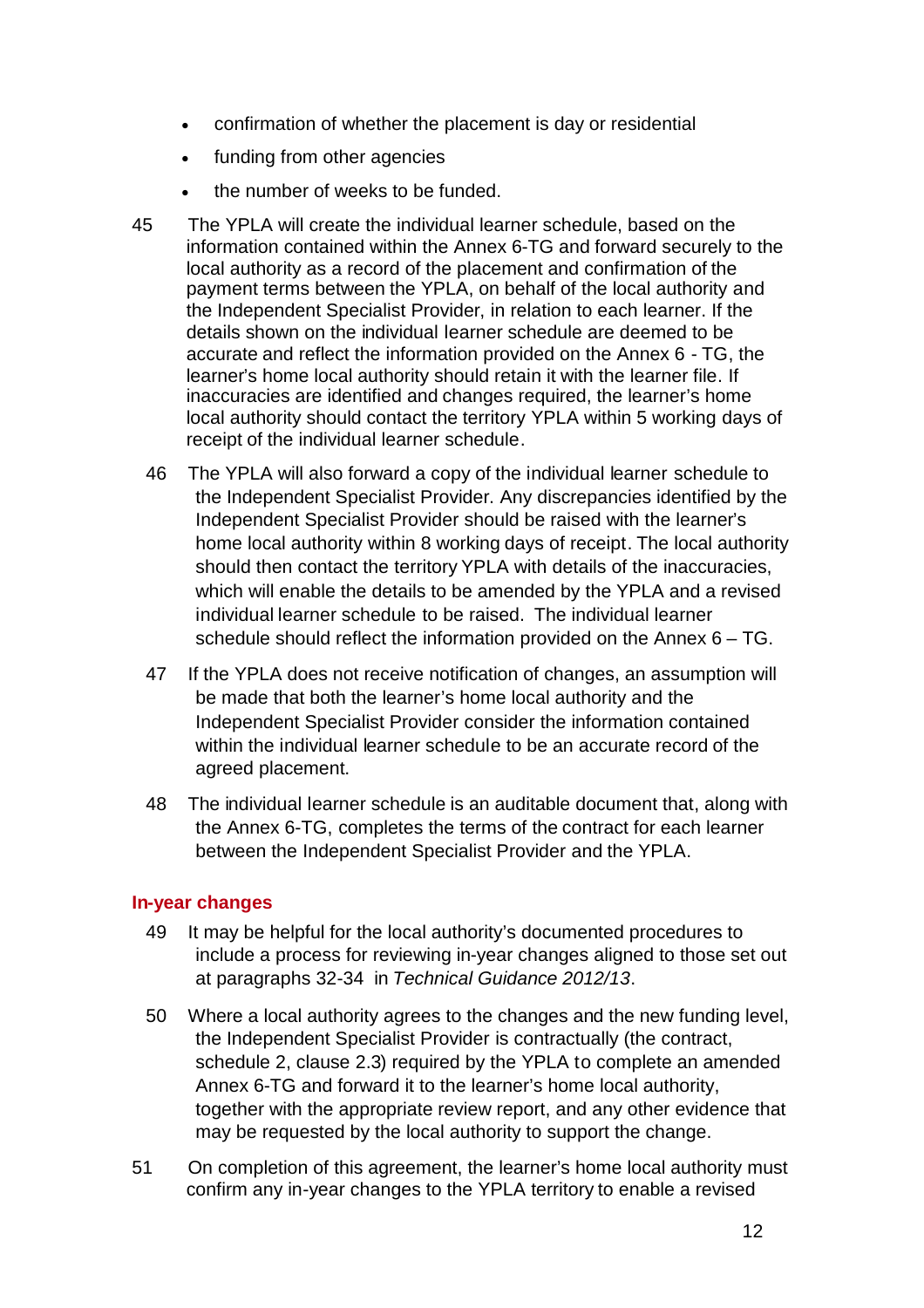individual learner schedule to be raised, and ensure any adjustments to Independent Specialist Provider payments are made in a timely manner.

#### **Incidents**

- 52 Independent Specialist Providers are contractually required to report to the YPLA territory and learner home local authority:
	- all incidents within 72 hours of their occurrence.
	- all fatal accidents and major injuries (as defined in Reporting of Injuries, Diseases and Dangerous Occurrences Regulations (RIDDOR)) immediately.
	- All RIDDOR events within 10 days of the provider becoming aware of the event.

#### **Placement extension**

- 53 In the majority of cases learners complete their programme within the initially agreed timeframe. It is expected that requests to extend an individual learner placement beyond the duration of the programme's original end-date would only be made under **exceptional** circumstances.
- 54 It is expected that effective transition planning is embedded within the learner placement at an individual specialist provider to ensure that there is a clear plan of progression at the end of the agreed placement. It is not expected that extension requests should be sought to offer additional time at a provider where effective transition planning has not taken place.
- 55 An example of where a placement extension may be considered to be a genuine requirement may include cases where a learner has been unable to complete his or her learning aims due to unexpected medical reasons. It is expected that any concerns or delays relating to achievement will be raised in termly reviews, documented within review and progress reports and discussed by the Independent Specialist Provider with the learner's home local authority at regular intervals.
- 56 Generally, it would not be expected to see transition from one Independent Specialist Provider to another or for further education or training provision beyond that initially commissioned. It is expected that a placement will equip learners with the necessary skills and knowledge to allow them to progress beyond independent specialist provision of education and training. Where the learner is nearing the end of his or her placement, it is suggested that this update includes opportunities and support for the learner to consider alternative provision (further education, higher education, supported employment, voluntary work and so on). It would also be helpful to include opportunities for input and guidance from other agencies (guidance counsellors, social care professionals, medical practitioners, local authority officers and so on).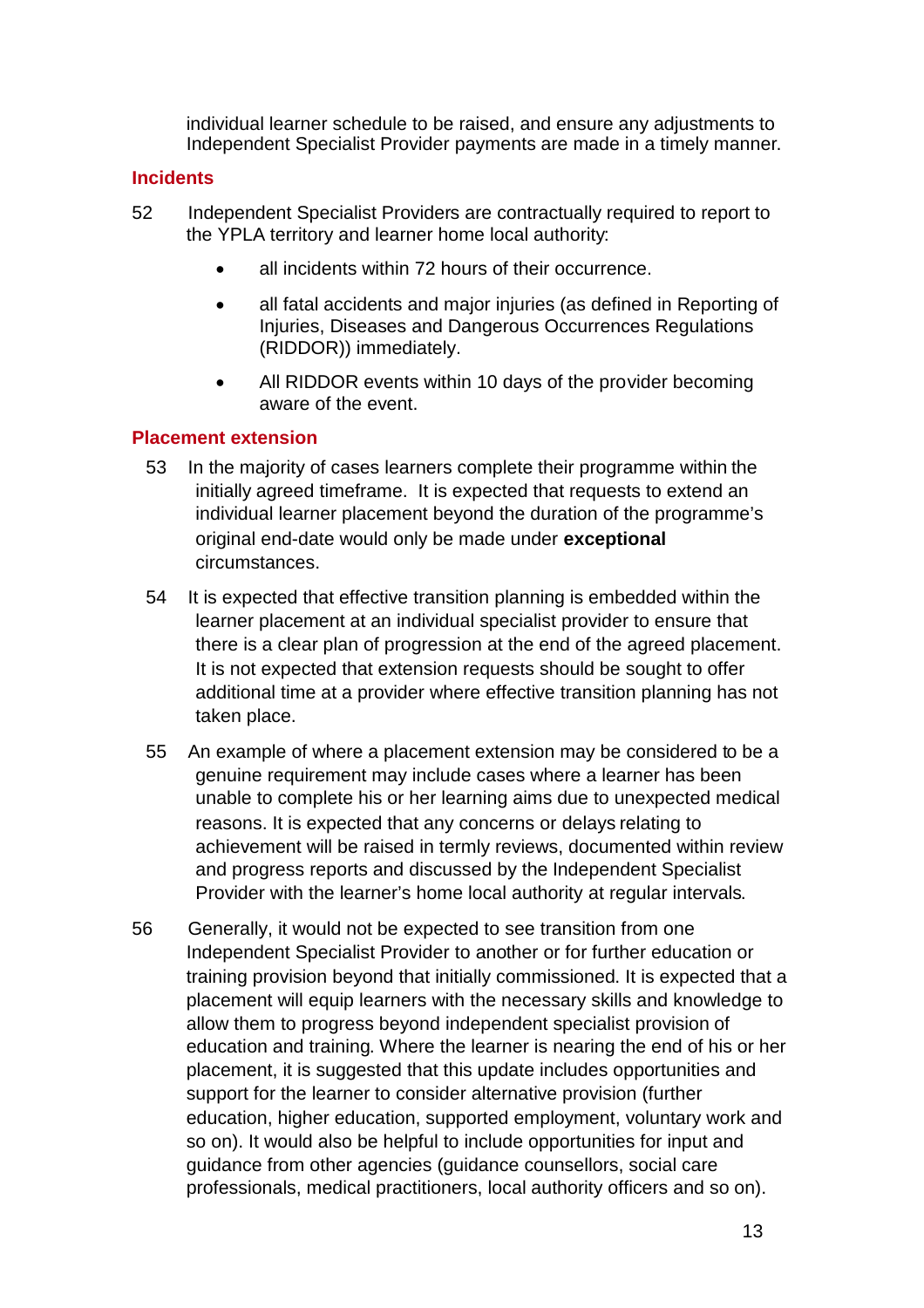57 In the best interests of the learner, Independent Specialist Providers should make an extension request to the learner's home local authority no later than the end of the penultimate term of the academic year in which the learner's existing placement ends.

#### **Non-delivery**

- 58 Where an Independent Specialist Provider is unable to deliver any element of support identified in the learning difficulty assessment and as set out in the individual learner schedule, it is a contractual obligation (schedule 2, clauses 2.3 and 5) for the Independent Specialist Provider to inform the learner's home local authority of this and to submit a revised Annex 6 - TG ('Confirmation of Agreed Provision 2012/13') of *Technical Guidance 2012/13*.
- 59 Following discussion and agreement to any placement changes, it will be necessary for the local authority to communicate these changes to the appropriate YPLA territory by revising the local authority sections of Annex 6 - TG within 10 working days of the change being agreed with Independent Specialist Provider. The YPLA will, in accordance with paragraphs 45-47, issue a revised individual learner schedule, which will trigger the changes to payments made to the Independent Specialist Provider.

#### **Withdrawals**

- 60 It is a contractual obligation (schedule 2, clause 5) for Independent Specialist Providers to advise the learner's home local authority and the YPLA as soon as possible if a learner is no longer attending the placement, by completing Annex 8 - TG ('Withdrawal Notification for YPLA-funded Learners at Independent Specialist Providers'') of *Technical Guidance 2012/13*.
- 61 Where a withdrawal is due to a learner fatality, the Independent Specialist Provider, must immediately inform the learner's home local authority and the YPLA in line with health and safety guidance and as per the contractual obligations (schedule 3, clauses 6 and 7).
- 62 The local authority, on receiving information on withdrawal, should report all withdrawals at the earliest opportunity by submitting Annex 8 - TG (titled 'Withdrawal Notification for YPLA-funded Learners at Independent Specialist Providers') of *Technical Guidance 2012/13*, completed by the Independent Specialist Provider, to the appropriate YPLA territory.
- 63 It should be noted that, as set out in the contract (schedule 2, clause 5), the Independent Specialist Provider may not be funded for the whole term, depending on the reason for withdrawal.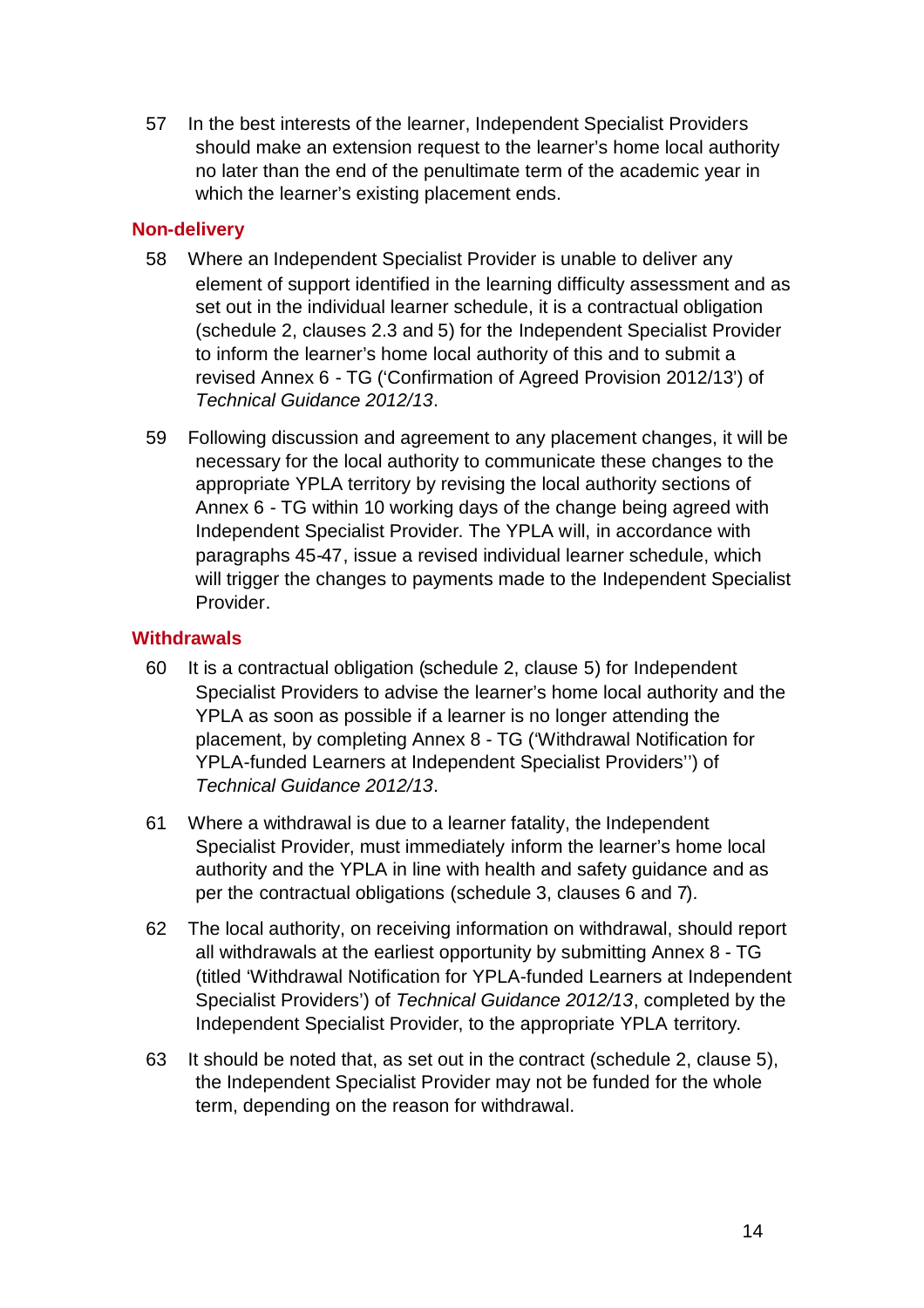#### **Attendance reconciliation report**

64 To support local authority planning and reconciliation processes, the YPLA territory will, annually (in the summer term), send to each Independent Specialist Provider based within its territory an attendance reconciliation report (ARR). Independent Specialist Providers are contractually (schedule 4, clause 2.7) required to check the details and return a signed copy within 10 working days of receipt, highlighting any changes, to the relevant territory YPLA. This is an important process as payments may be recovered in the light of any changes to individual learner attendance.

#### **Destination Data**

65 The YPLA is collecting data on destinations. Independent Specialist Providers are currently completing/submitting the Individual Learner Record (ILR), and any collection of data outside of the ILR is an interim measure. Refer to Annex 10 – TG: Record of Learner Destination, within the Placement Technical Guidance for Independent Specialist Providers 2012/13.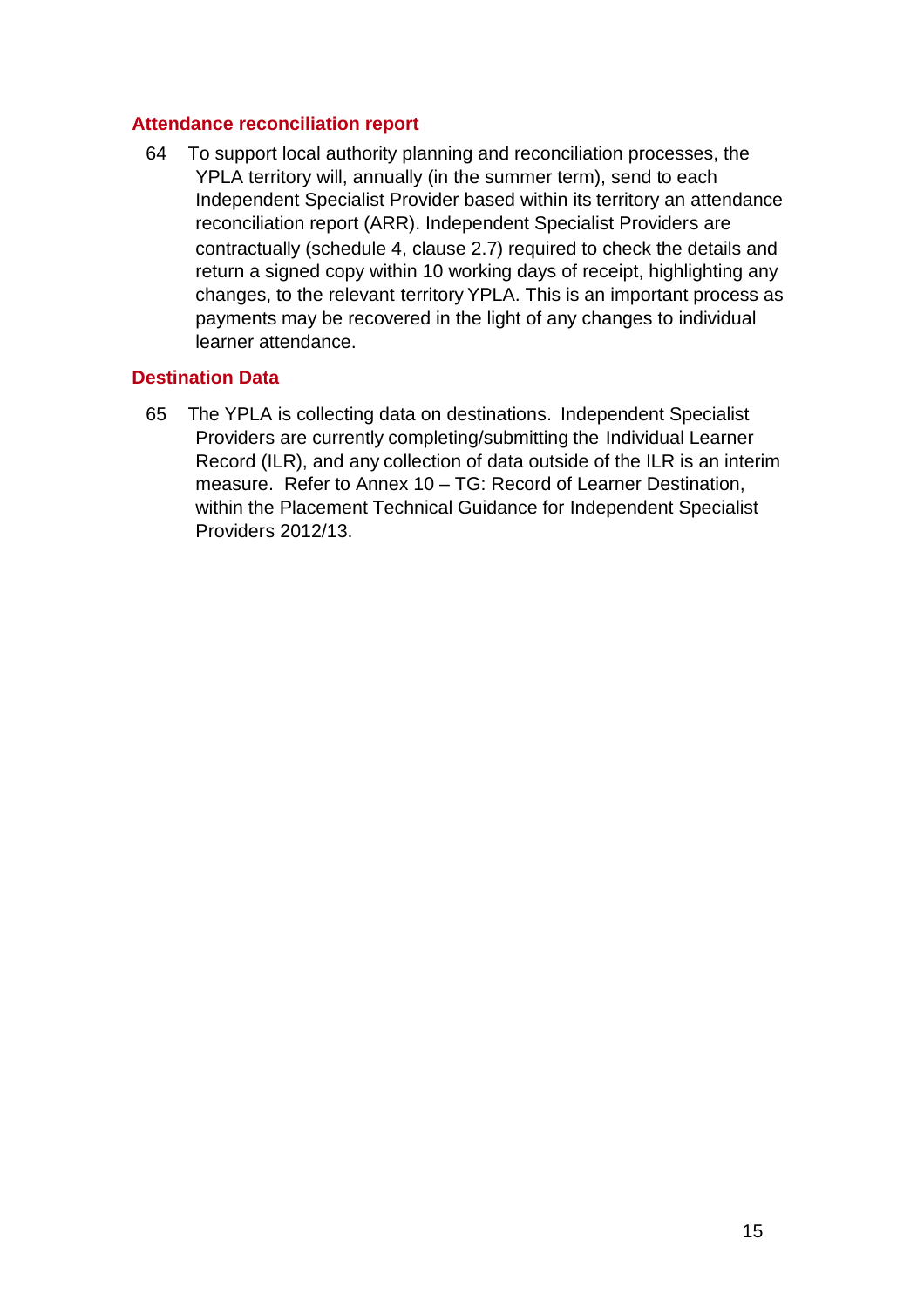# **Exceptional Funding**

#### **Requests exceeding £68,829 (residential) or £45,247 (day)**

- 66 Where placement requests are received by the local authority and the evidence shows that contact hours requested to be provided to a learner will be in excess of the funding limits defined by the contact hour range (ie, £68,829 for a residential placement and £45,247 for a day placement – see Annex 4), this would indicate that the learner is in need of support that requires exceptional funding.
- 67 To enable local authorities to consider a request for exceptional funding, the Independent Specialist Provider is required to complete and submit Annex 7 - TG of *Technical Guidance 2012/13* (titled 'Exceptional Funding Request Summary Form'), together with supporting evidence, to the learner's home local authority. The Independent Specialist Provider must clearly indicate which elements of support are considered exceptional, the associated costs of providing those elements of exceptional support and justification for the requested support. Local authorities should consider the request in accordance with their **own decision-making processes.**

#### **Requests exceeding £35,000 above published funding levels: £103,829 (residential) or £80,247(day)**

- 68 To support a nationally consistent approach for the consideration of higher cost placements at Independent Specialist Providers, exceptional funding requests in excess of £35,000 above the published funding levels outlined in Annex 4 will be subject to an independent review facilitated by the national YPLA.
- 69 The placements for independent review will include any requests that exceed £103,829 for residential placements and those that exceed £80,247 for day placements. This process is one of a suite of key YPLA budgetary controls that are supported and monitored by the DfE, and is a requirement set out in the contract for Independent Specialist Providers (schedule 2, clause 3). The independent reviews will be commissioned and funded by the YPLA following ministerial approval.
- 70 On receipt of a request in excess of £35,000 above the published funding levels, local authorities should consider the request in accordance with their **own decision-making processes**, prior to the point at which a placement would be offered to the learner.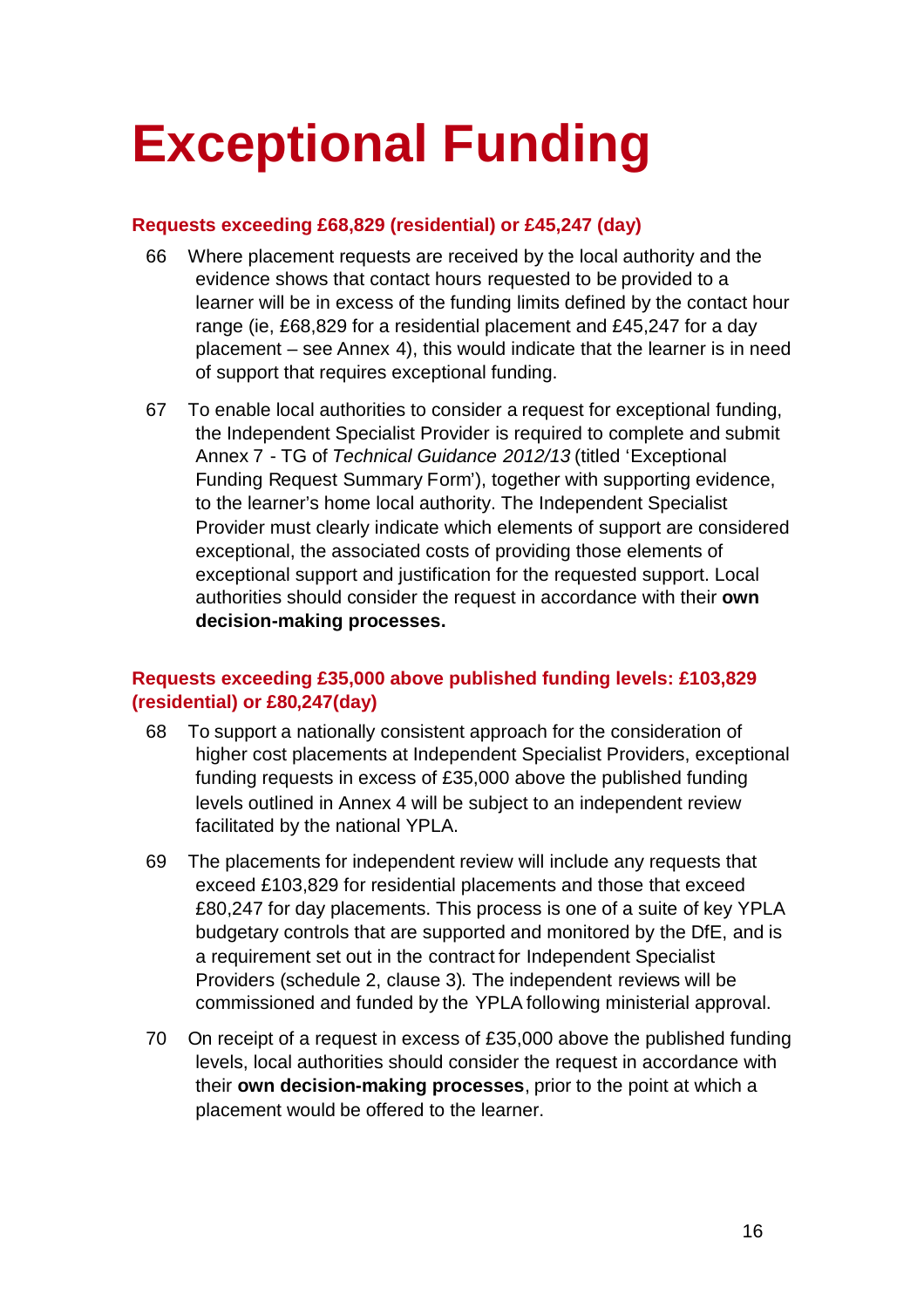- 71 At this stage, the request, together with the completed Annex 7 TG ('Exceptional Funding Request Summary Form') of *Technical Guidance 2012/13*, will be securely forwarded (in accordance with paragraphs 23 and 24) to the national YPLA. Where the request is for in-year changes, Annex 7 - TG should be sent with an amended Annex 6 - TG ('Confirmation of Agreed Provision 2012/13') of *Technical Guidance 2012/13*. Requests should be accompanied by supporting evidence (the latter is detailed at Annex 6 of this document).
- 72 The role of the YPLA is to facilitate the independent review process and use the outcomes to disseminate effective practice and monitor budgetary efficiencies.
- 73 Please note that any personal data or other sensitive information sent to the YPLA should be encrypted and comply with data security as set out at paragraphs 21-24.
- 74 In the interests of the learner, the YPLA will endeavour to co-ordinate a response within 14 working days of receiving the information from the local authority to the return of the review recommendations from the independent expert to the local authority.
- 75 The purpose of the review is not for the independent expert to make a decision on behalf of a local authority, but to support and support the local authorities decision-making process and make recommendations on:
	- the strength of evidence and appropriateness of support and/or costs made in the exceptional funding request
	- suggestions for any additional information or clarification that might assist the local authority in confirming its decision on whether to agree to fund the placement.
- 76 The independent expert will securely forward its recommendations, together with the learner information to the named contact at the learner's home local authority, copying recommendations to the national YPLA.
- 77 After consideration of the review recommendations, the local authority will determine whether any further action is required and confirm its decision to the learner in accordance with its own decision-making processes.
- 78 Desk instructions are available from the following link to support local authorities in this process: http://readingroom.lsc.gov.uk/vpla/200410\_vpla\_efdeskinstructions\_la.d oc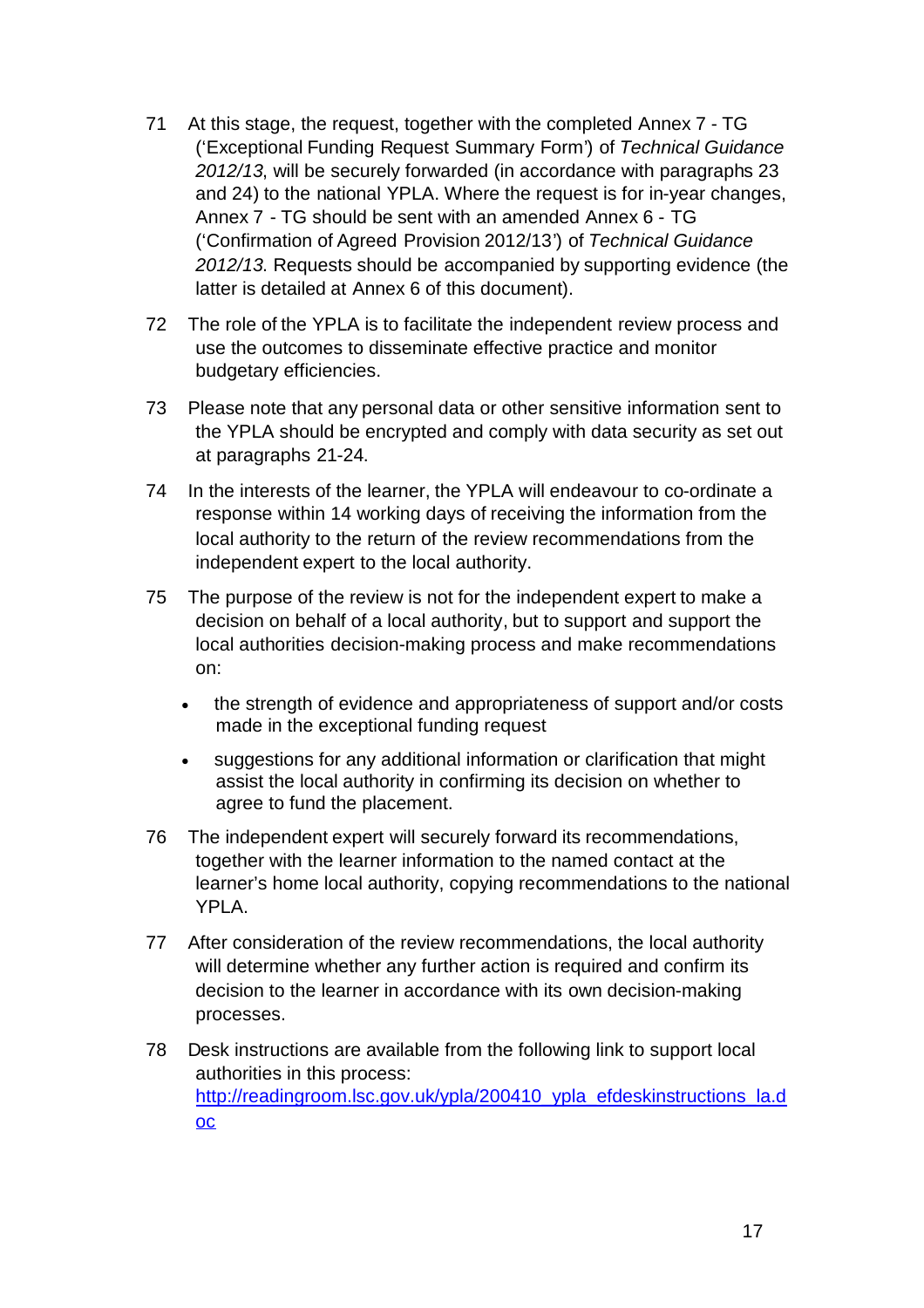# **Other Funding**

#### **Learners aged 24 and over**

- 79 The local authority's duty to secure education and training for learners with learning difficulties and/or disabilities, who are subject to a learning difficulty assessment, and the YPLAs duty to secure the provision of funding, ceases when the learner reaches the age of 25.
- 80 The Chief Executive of the Skills Funding Agency ("Chief Executive") has the responsibility for securing the provision of reasonable facilities for education and training suitable to the requirements of persons who are aged over 19 and this includes learners with learning difficulties and/or disabilities who were, or are, subject to a learning difficulty assessment once they have reached the age of 25.
- 81 Local authorities are requested to take into account the respective legal responsibilities of the YPLA and Chief Executive when agreeing placements for learners with learning difficulties and/or disabilities at Independent Specialist Providers, which last beyond a learner's 25<sup>th</sup> birthday.
- 82 Local authorities should not assume that the Chief Executive will continue to fully fund any placement for learners with learning difficulties and/or disabilities at ISPs once they have reached their  $25<sup>th</sup>$  birthday.
- 83 It is therefore advisable for local authorities to enter into dialogue with the Chief Executive in the year in which the young person reaches their 24<sup>th</sup> birthday to enable the planning for future funding to take place.

#### **General Further Education (GFE) providers funded from the LLDD Placement Budget (Over £19,000 Additional Learner Support and Specialist Placements)<sup>1</sup>**

- 84 In addition to placements at Independent Specialist Providers the specialist placement budget also covers additional learning support (ALS) over £19,000 and specialist placements in general further education providers for those young people over compulsory school age but under 25 and are subject to a learning difficulty assessment.
- 85 To enable local authorities to meet their duty of securing enough suitable education and training to meet a persons reasonable needs (as set out

 $1$  Reference page 3: Merging of the Budget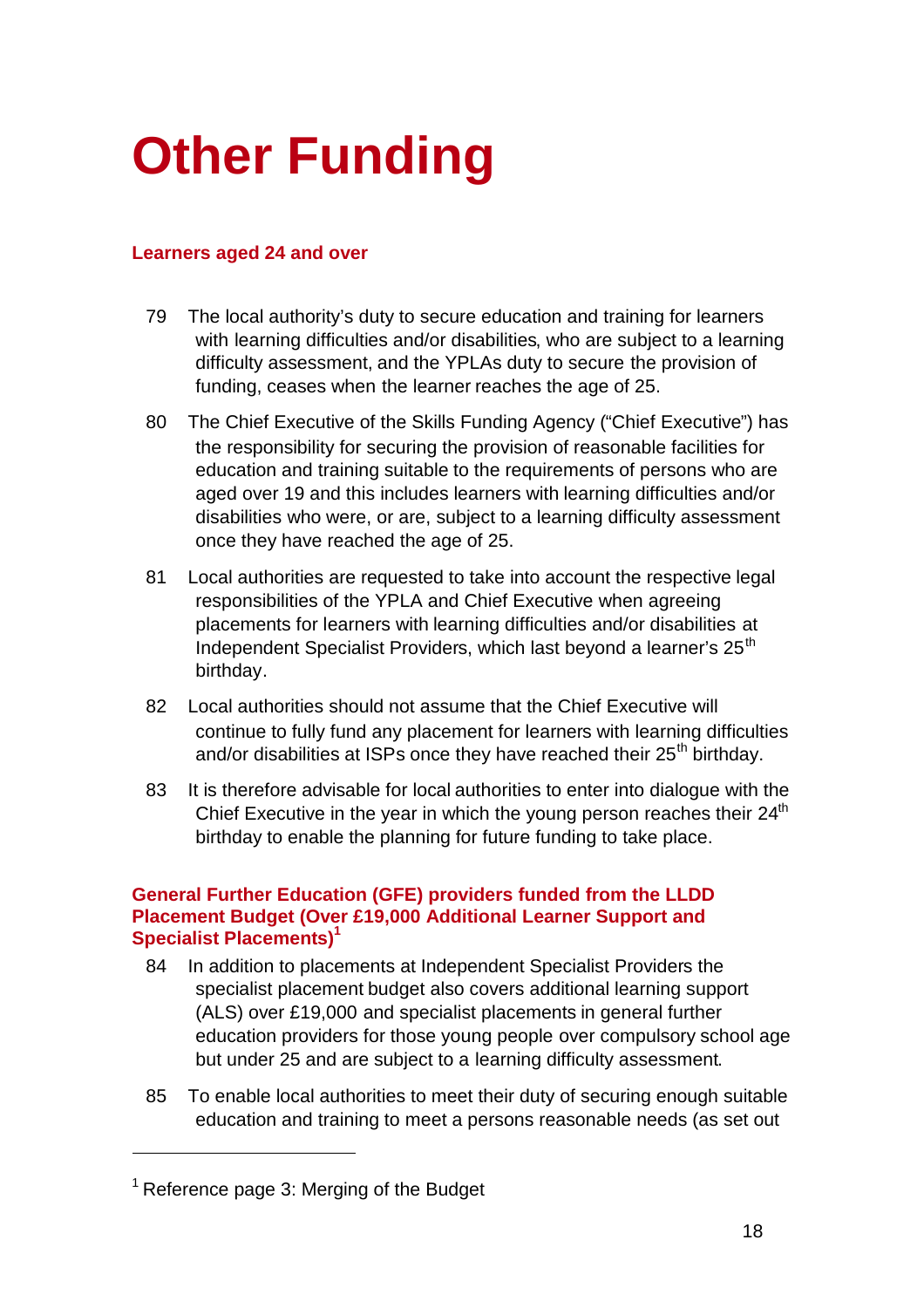in the ASCL Act and detailed at Annex 2), for the 2012/13 academic year GFE providers will be required to obtain approval in advance from a learner's home local authority for ALS costs in excess of £19,000 and specialist placements:

- **Over £19,000 ALS:** part funded from the specialist placement budget. Only the costs in excess of £19,000 will be funded as ALS from the specialist placement budget. The initial £19,000 for a young person will be sourced from the provider's learner responsive allocation i.e. if support needs were costed at £21,000 the provider would fund £19,000 from their learner responsive allocation, with the remaining £2,000 funded as ALS from the specialist placement budget. Programme costs would be funded from the learner responsive allocation.
- **Specialist Placements:** programme and support costs funded from the YPLA specialist placement budget (held on behalf of local authorities) i.e. local programme at GFE with support package that meets the learner's needs and agreed as a local alternative to an out of county residential placement.

In January each year providers also have the opportunity to submit a business case for increases to their learner number allocation for the forthcoming academic year. Local authorities and providers may wish to work together to investigate the opportunity to integrate these learners into future learner responsive allocations.

- 86 The local authority will be responsible for determining and agreeing the programme and associated support costs, along with reviewing the progress of learners who are resident in their area.
- 87 When transferring sensitive learner information to the local authority for approval of costs, the provider must ensure that they comply at all times with the terms and obligations imposed by the Data Protection Act 1998, the Data Protection Principles, and all guidance issued by the Information Commissioners Office. The provider must agree with the local authority the data transmission method to be used which must be one of the following:
	- Electronically using WinZip encryption. A password for the data is not provided until confirmation has been received from the recipient that the encrypted data has been received; or
	- Data is sent via Royal Mail Special Delivery (not Recorded Delivery) with notification provided prior to sending the information so that the delivery is expected and confirmation received that there will be someone present to receive the delivery as appropriate.
- 88 Once approval for the provision has been provided by the local authority, the YPLA will issue an Agreement (forming part of the GFE provider's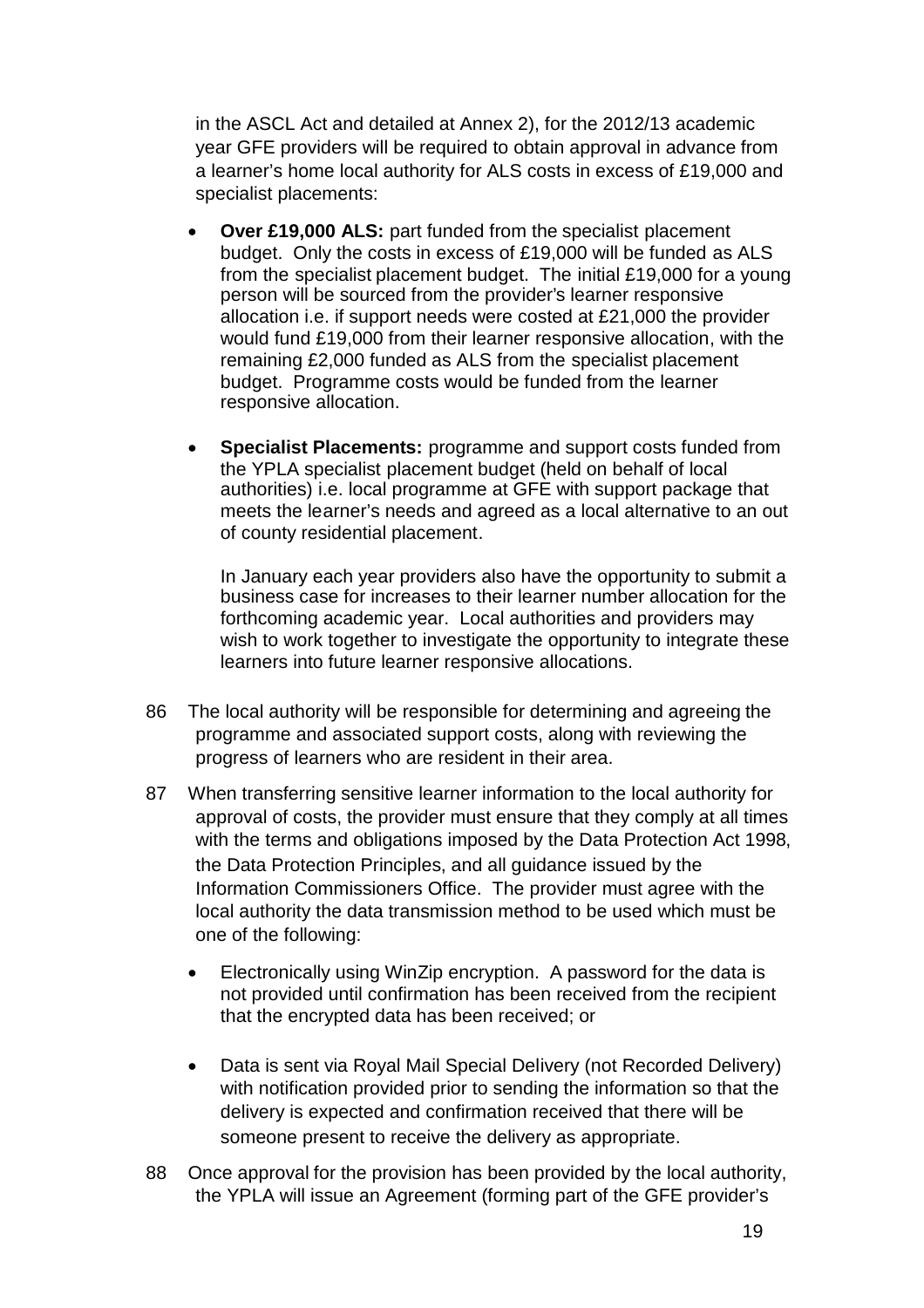main YPLA contract) to enable the transfer of funds from the YPLA to the provider on behalf of the local authority.

- 89 The Agreement will detail all learners (including those from other local authorities) who are funded at the provider from the LLDD placement budget (for ALS over £19,000 and Specialist placements).
- 90 If there are any proposed changes to the Agreement i.e. addition of a new learner, the provider must firstly agree costs with the learner's home local authority, before an Agreement variation can be issued to the provider by the YPLA on behalf of the local authority. No varied agreement will be issued without the consent of the learner's home local authority.
- 91 Provider payments will be made in accordance with their Agreement.
- 92 Providers are contractually required to provide a reconciliation return on, or before 9 November 2013. Funding recoveries will be made against a future agreement or by issuing an invoice to the provider. The YPLA territory will provide details of any planned recovery and return of monies to the specialist placement budget.
- 93 The YPLA does not anticipate any underpayments will occur against the contract.
- 94 The provider will be contractually required to record all provision on the Individual Learner Responsive (ILR) when submitting their return as set out in the Agreement.
- 95 Providers will be required to operate in accordance with the YPLA's High Cost ALS guidance, (available from http://www.ypla.gov.uk/colleges\_and\_providers/funding/fundingguidance/ ) including completion of an ALS cost form.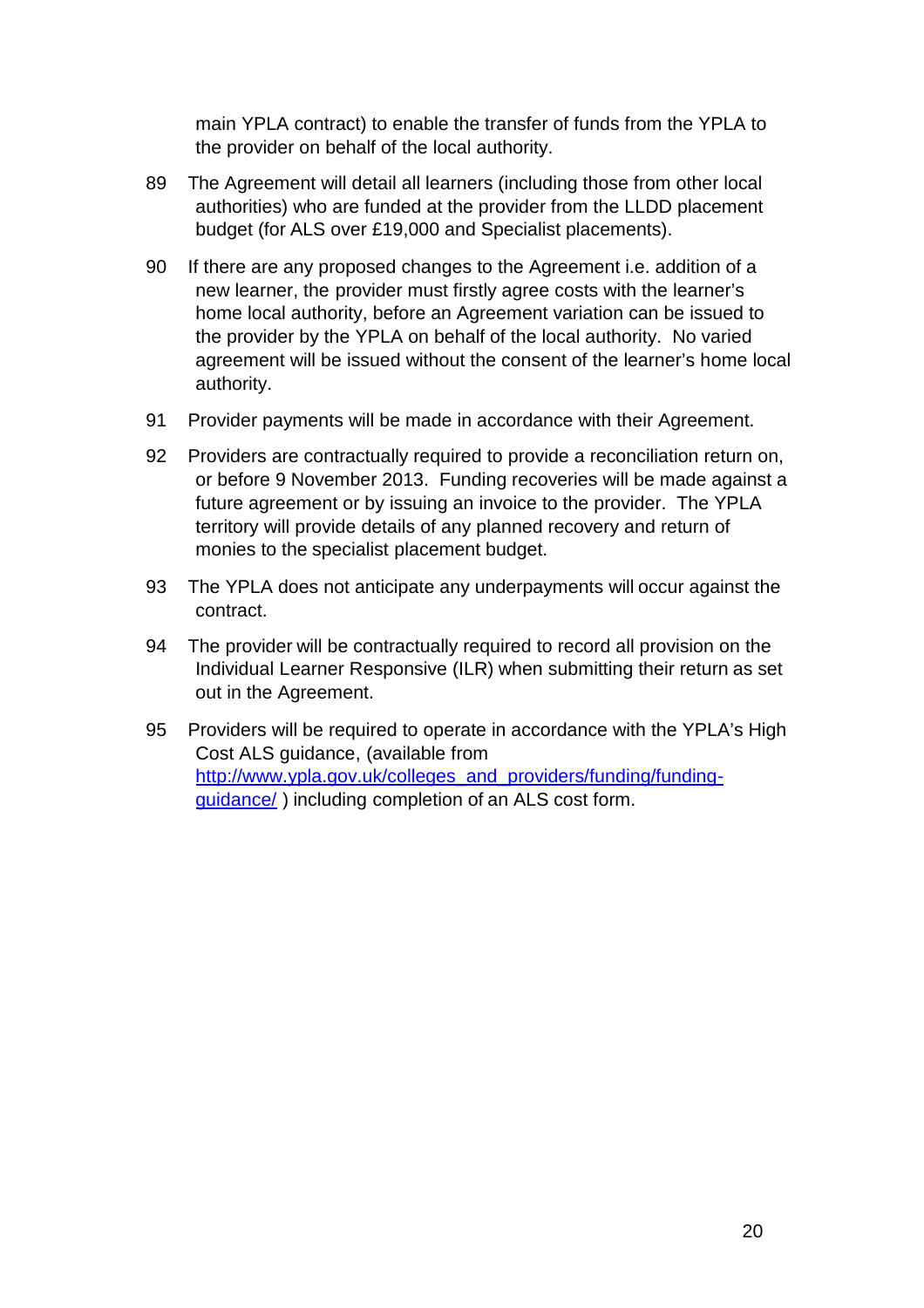## **Annex 1:**

### Flowcharts of the Decision-making Process for New and Continuing Placements at Independent Specialist Providers

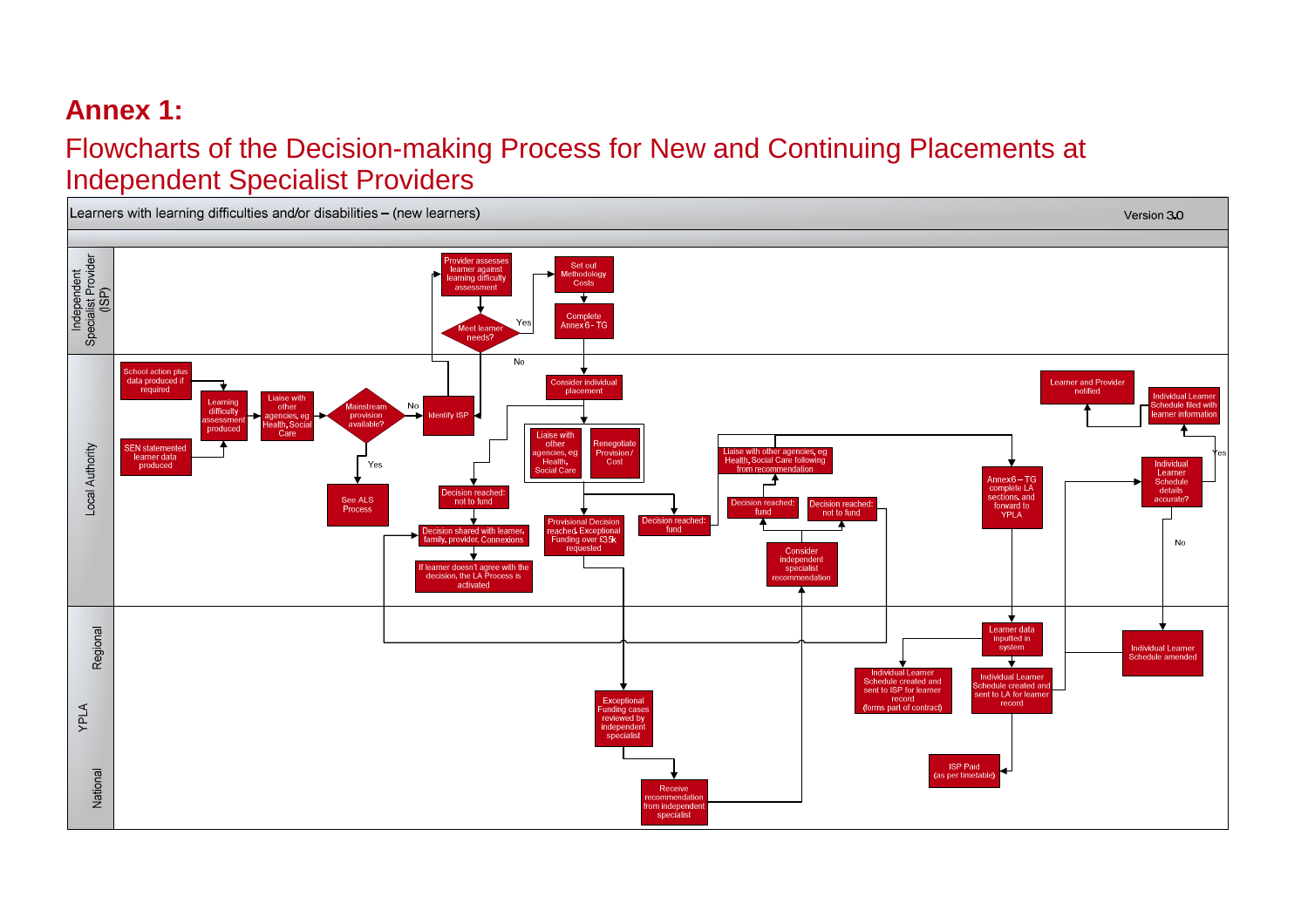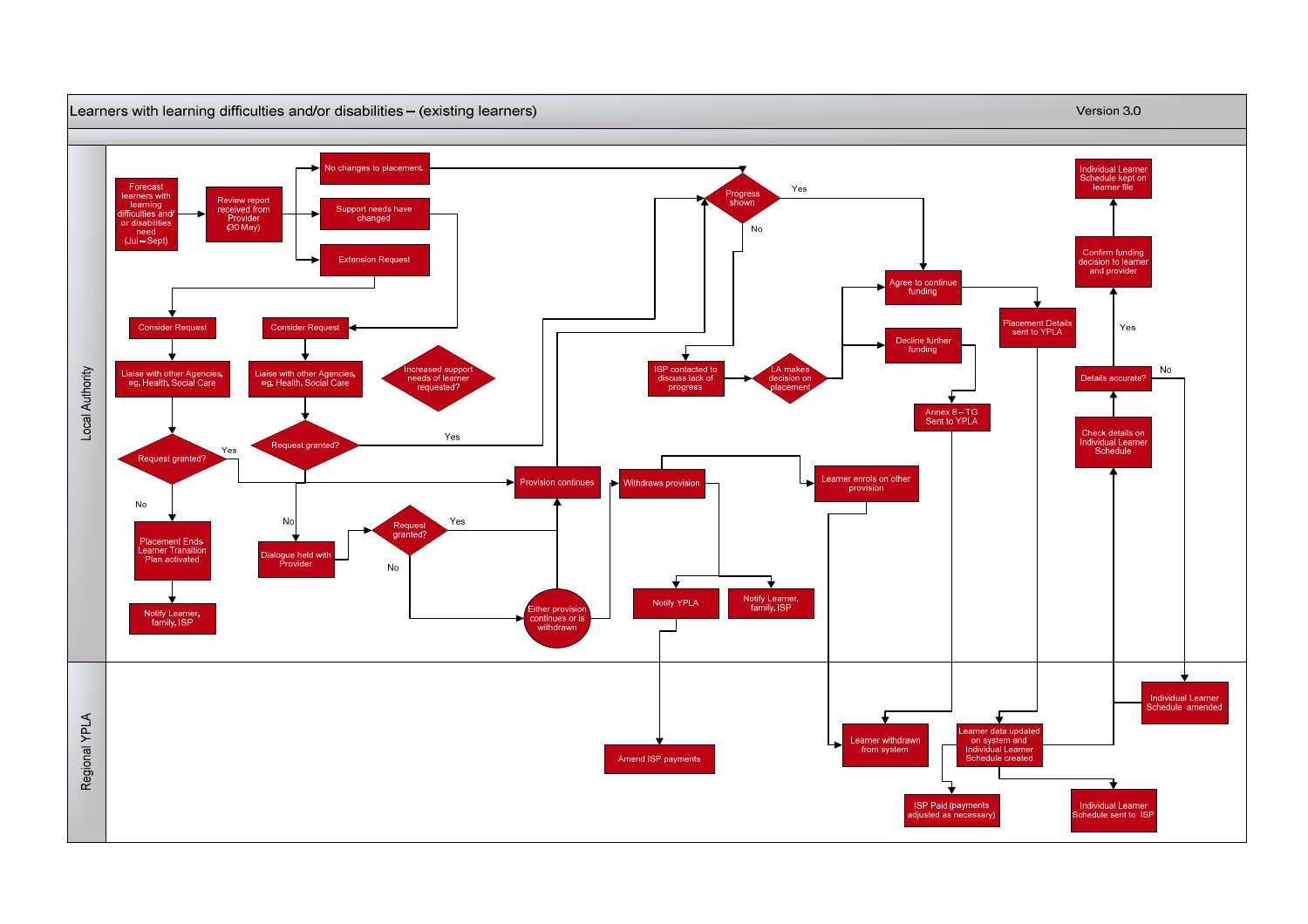### **Annex 2:**

### Apprenticeships, Skills, Children and Learning Act 2009

#### **Legal duties**

1 The information in this annex is quoted from the Apprenticeships, Skills, Children and Learning Act 2009 (ASCL Act).

#### **Young People's Learning Agency Duties**

#### **Section 61 Provision of Financial Resources (Chapter 2)**

- (1) The YPLA must secure the provision of financial resources to:
	- (a) education (other than higher education) suitable to the requirements of persons who are above compulsory school age but have not attained the age of 19;
		- (i) who are over compulsory school age but under 19, or
		- (ii) who are 19 or over but under 25 and are subject to learning difficult assessment;
	- (b) persons providing or proposing to provide suitable educations to children subject to youth detention;
	- (c) local education authorities, for the purposes of their functions in relation to education or training within paragraph (a) or (b)
- (2) The YPLA must also secure the provision of financial resources in accordance with any directions given to it by the Secretary of State.
- (3) The YPLA may secure the provision of financial resources to
	- (a) persons providing or proposing to provide education or training to persons who are of or under compulsory school age;
	- (b) persons providing or proposing to provide education or training to persons aged 19 or over, in respect of education or training begun by them before reaching the age of 19;
	- (c) local education authorities, for the purposes of their functions in relation to education or training in respect of which the YPLA has power to secure the provision of financial resources under paragraph (a) or (b).
- (4) The YPLA may also secure the provision of financial resources
	- (a) to or in respect of persons (of any age) for purposes related to enabling, facilitating or encouraging their participation in education or training;
	- (b) to persons providing or proposing to provide goods or services in connection with the provision by others of education or training within subsection (1)(a) or (b) or  $(3)(a)$  or  $(b)$ ;
	- (c) to persons undertaking or proposing to undertake research relating to education or training;
	- (d) to persons providing or proposing to provide work experience for persons receiving education;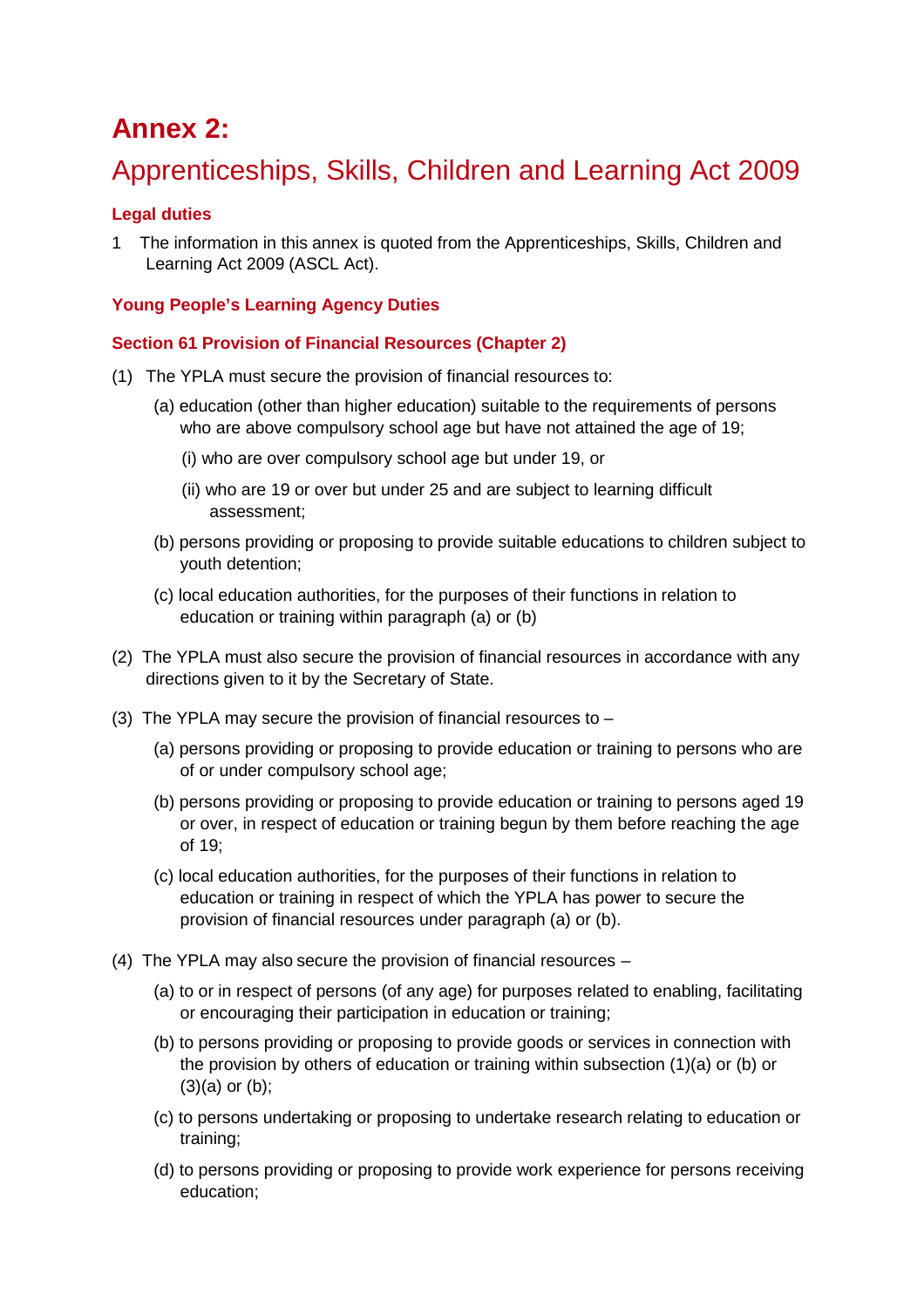- (e) to persons carrying out means tests under arrangements made under section 64;
- (f) to persons providing or proposing to provide information, advice or guidance about education or training or connected matters (including employment).
- (5) In performing its functions under this section the YPLA must make the best use of its resources.
- (6) The YPLA may secure the provision of financial resources under this section
	- (a) by providing the resources;
	- (b) by making arrangements for the provision of resources by another person;
	- (c) by making arrangements for the provision of resources by persons jointly (whether or not including the YPLA).
- (7) YPLA may under subsection (4)(a) secure the provision of financial resources by reference to –
	- (a) any fees or charges payable by the person receiving or proposing to receive the education or training, or
	- (b) any other matter (such as transport or childcare).
- (8) The reference in subsection  $(1)(a)$  to persons
	- (a) who are over compulsory school age but under 19, or
	- (b) who are aged 19 or over but under 25 and are subject to learning difficulty assessment, does not include persons who are subject to adult detention within the meaning given in section 121(4).
- (9) Directions given under subsection (2) may not concern the provision of financial resources to or in respect of a particular person or persons.

#### **Section 63 Performance assessments** (Chapter 2 – Main Functions, Part 3)

- (1) The YPLA may adopt or develop schemes for the assessment of the performance of persons in providing education or training funded (directly or indirectly) by the YPLA in the exercise of its functions under section 61.
- (2) The YPLA may take the assessments into account in deciding how to exercise its functions under section 61.

#### **Section 72 Guidance by YPLA** (Chapter 2 – Main Functions, Part 3)

- (1) The YPLA must issue guidance to local education authorities about the performance of their duties under sections 15ZA(1), 15ZB, 15ZC(1)(b) and 18A(1) of the Education Act 1996 (c. 56).
- (2) Local education authorities must have regard to any such guidance in performing those duties.
- (3) Before issuing guidance under subsection (1) the YPLA must consult
	- (a) local education authorities in England, and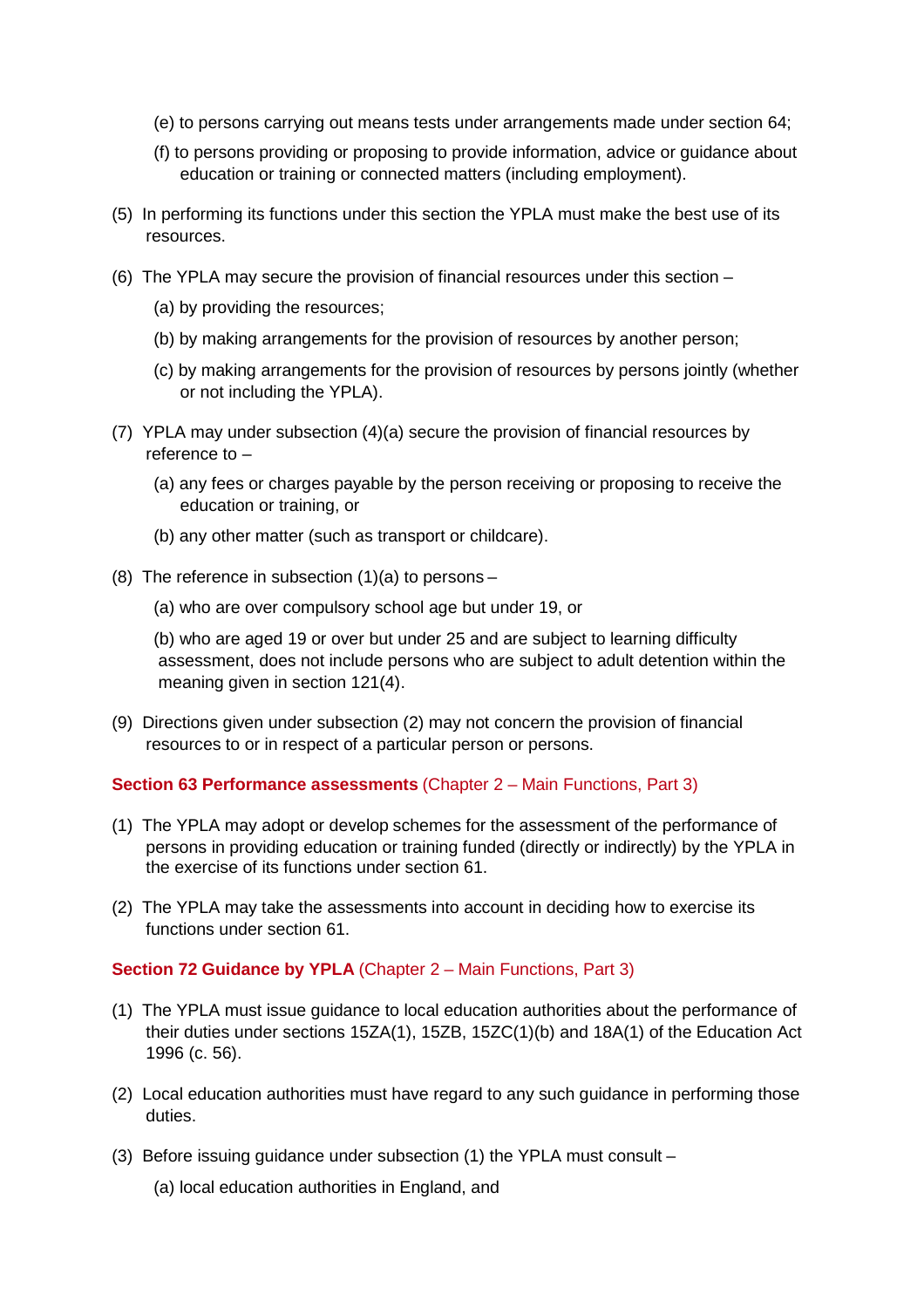- (b) such other persons as it thinks appropriate.
- (4) The YPLA may also issue guidance about any other matter in respect of which it has a function.

#### **Local Education Authority** *Duties*

#### **Section 41 Education and training for persons over compulsory age: general duty** (Chapter 2, part 2)

#### **Education and training for persons over compulsory school age: general duty**

Before section 15A of the Education Act 1996 (c. 56) insert— "**15ZA Duty in respect of education and training for persons over compulsory school age: England**

- (1) A local education authority in England must secure that enough suitable education and training is provided to meet the reasonable needs of—
	- (a) persons in their area who are over compulsory school age but under 19, and
	- (b) persons in their area who are aged 19 or over but under 25 and are subject to learning difficulty assessment.
- (2) A local education authority may comply with subsection (1) by securing the provision of education or training outside as well as within their area.
- (3) In deciding for the purposes of subsection (1) whether education or training is suitable to meet persons' reasonable needs, a local education authority must (in particular) have regard to –
	- (a) the persons' ages, abilities and aptitudes;
	- (b) any learning difficulties the persons may have;
	- (c) the quality of the education or training;
	- (d) the locations and times at which the education or training is provided.
- (4) In performing the duty imposed by subsection (1) a local education authority must
	- (a) act with a view to encouraging diversity in the education and training available to persons;
	- (b) act with a view to increasing opportunities for persons to exercise choice;
	- (c) act with a view to enabling persons to whom Part 1 of the Education and Skills Act 2008 applies to fulfil the duty imposed by section 2 of that Act;
	- (d) take account of education and training whose provision the authority think might reasonably be secured by other persons.
- 5) A local education authority must, in  $-$ 
	- (a) making any determination as to the provision of apprenticeship training that should be secured under subsection (1), or
	- (b) securing the provision of any apprenticeship training under that subsection, cooperate with the Chief Executive of Skills Funding.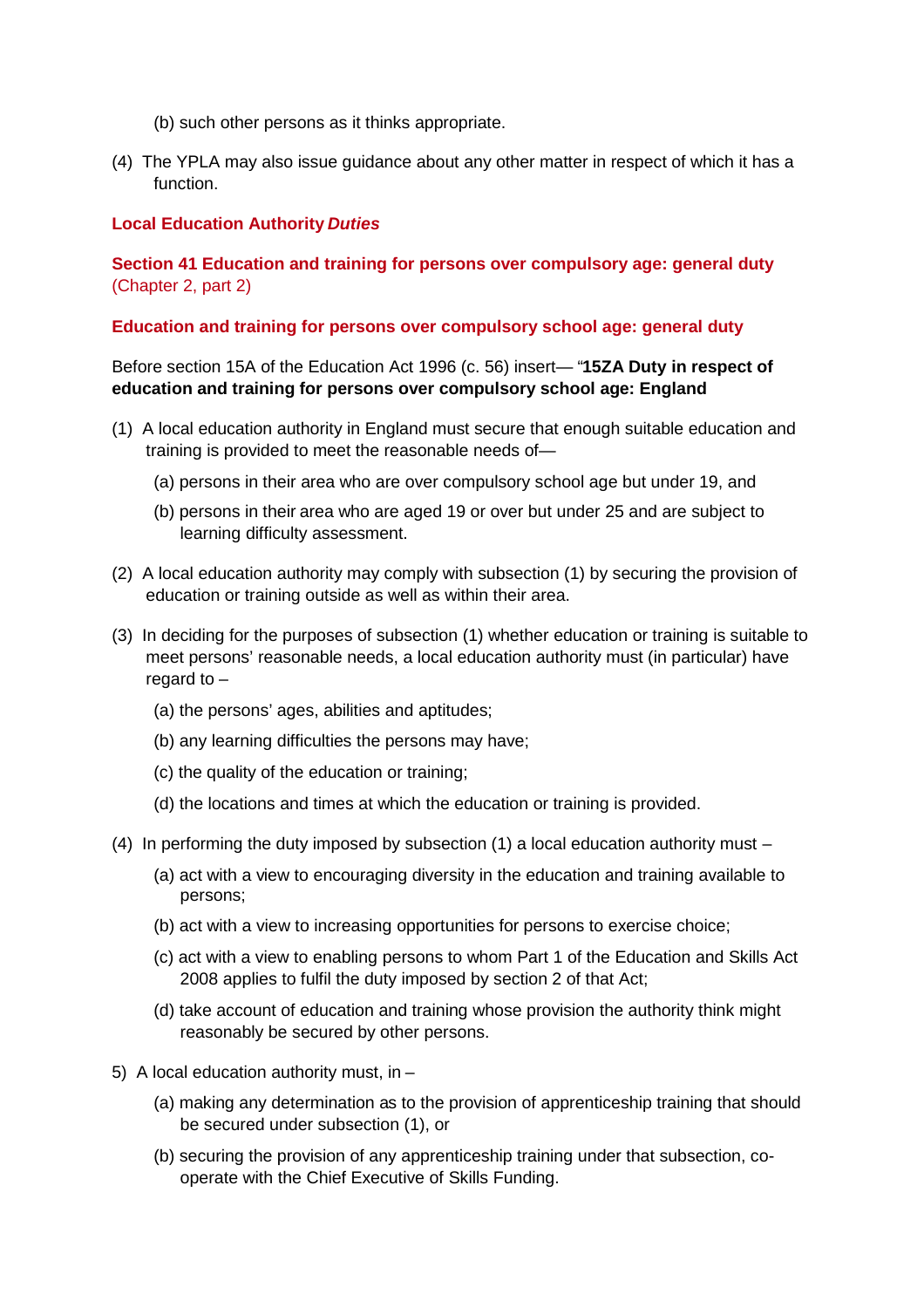- 6) For the purposes of this section a person has a learning difficulty if
	- (a) the person has a significantly greater difficulty in learning than the majority of persons of the same age, or
	- (b) the person has a disability which either prevents or hinders the person from making use of facilities of a kind generally provided by institutions providing education or training for persons who are over compulsory school age.
- 7) But a person is not to be taken to have a learning difficulty solely because the language (or form of language) in which the person is or will be taught is different from a language (or form of language) which has at any time been spoken in the person's home.
- (8) In this section "apprenticeship training" means training provided in connection with
	- (a) an apprenticeship agreement (within the meaning given in section 32 of the Apprenticeships, Skills, Children and Learning Act 2009),
	- (b) any other contract of employment, or (c) any other kind of working in relation to which alternative English completion conditions apply under section 1(5) of that Act (meaning of "completing an English apprenticeship"); "education" includes full-time and part-time education; "training" includes –
		- (a) full-time and part-time training;
		- (b) vocational, social, physical and recreational training;
		- (c) apprenticeship training.
- (9) The references in subsection (1) to  $-$ 
	- (a) persons in a local authority's area who are over compulsory school age but under 19, and
	- (b) persons in a local authority's area who are aged 19 or over but under 25 and are subject to learning difficulty assessment, do not include persons who are subject to a detention order.

#### **15ZB Co-operation in performance of section 15ZA duty**

Local education authorities in England must co-operate with each other in performing their duties under section 15ZA(1)."

**Section 46 Boarding accommodation: persons subject to learning difficulty assessment** (Chapter 2, part 2 LEA Functions)

After section 514 of the Education Act 1996 (c. 56) insert—

#### **"514A Provision of boarding accommodation for persons subject to learning difficulty assessment**

- (1) A local education authority in England may secure the provision of boarding accommodation in connection with the provision of education or training for a person in their area who is –
	- (a) over compulsory school age but under 25, and
	- (b) subject to learning difficulty assessment.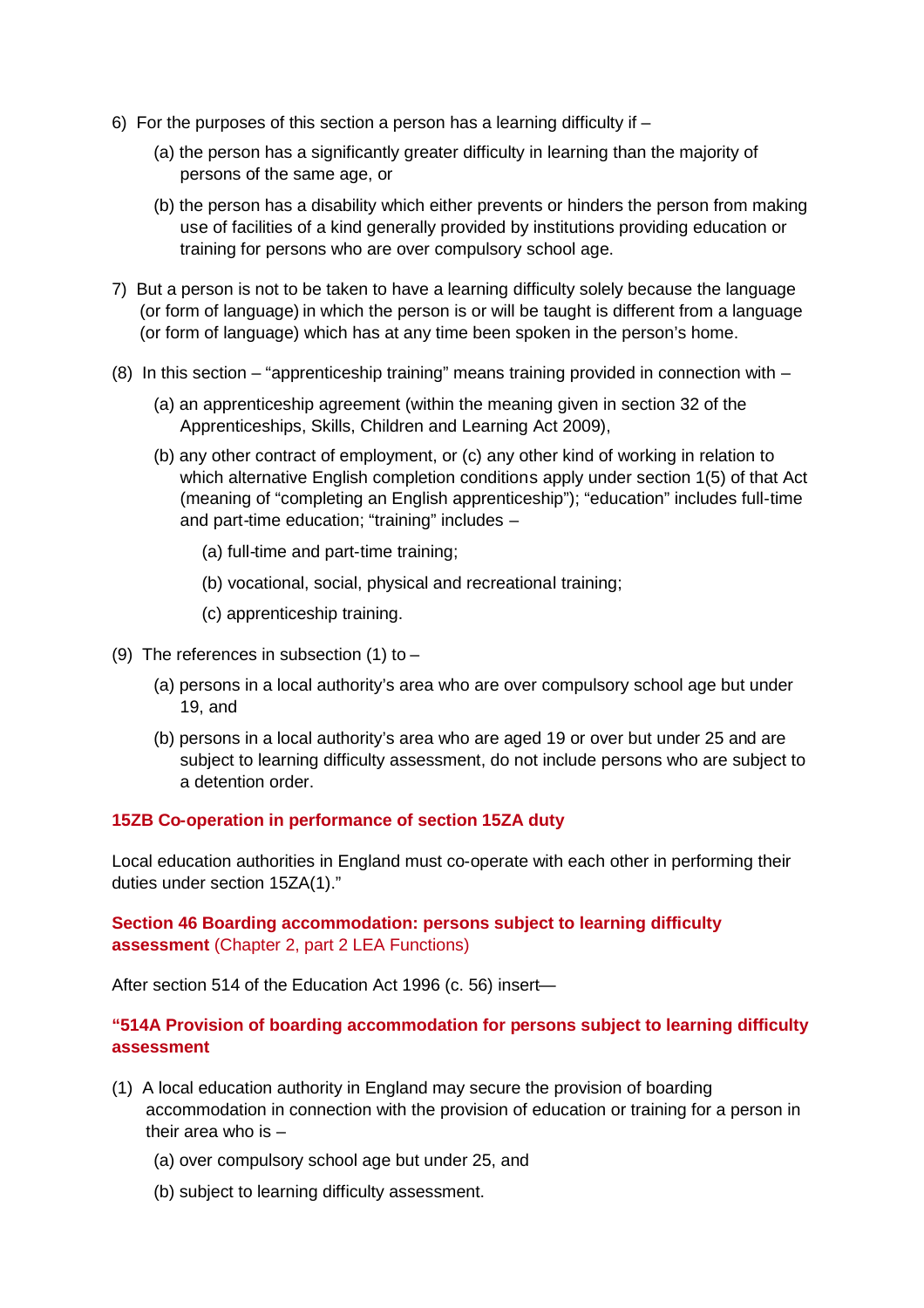- (2) A local education authority may secure the provision of boarding accommodation under subsection (1) either within or outside their area.
- (3) For the purposes of subsection (1) it is immaterial who provides, or secures the provision of, the education or training.
- (4) In this section "education" and "training" have the same meanings as in section 15ZA."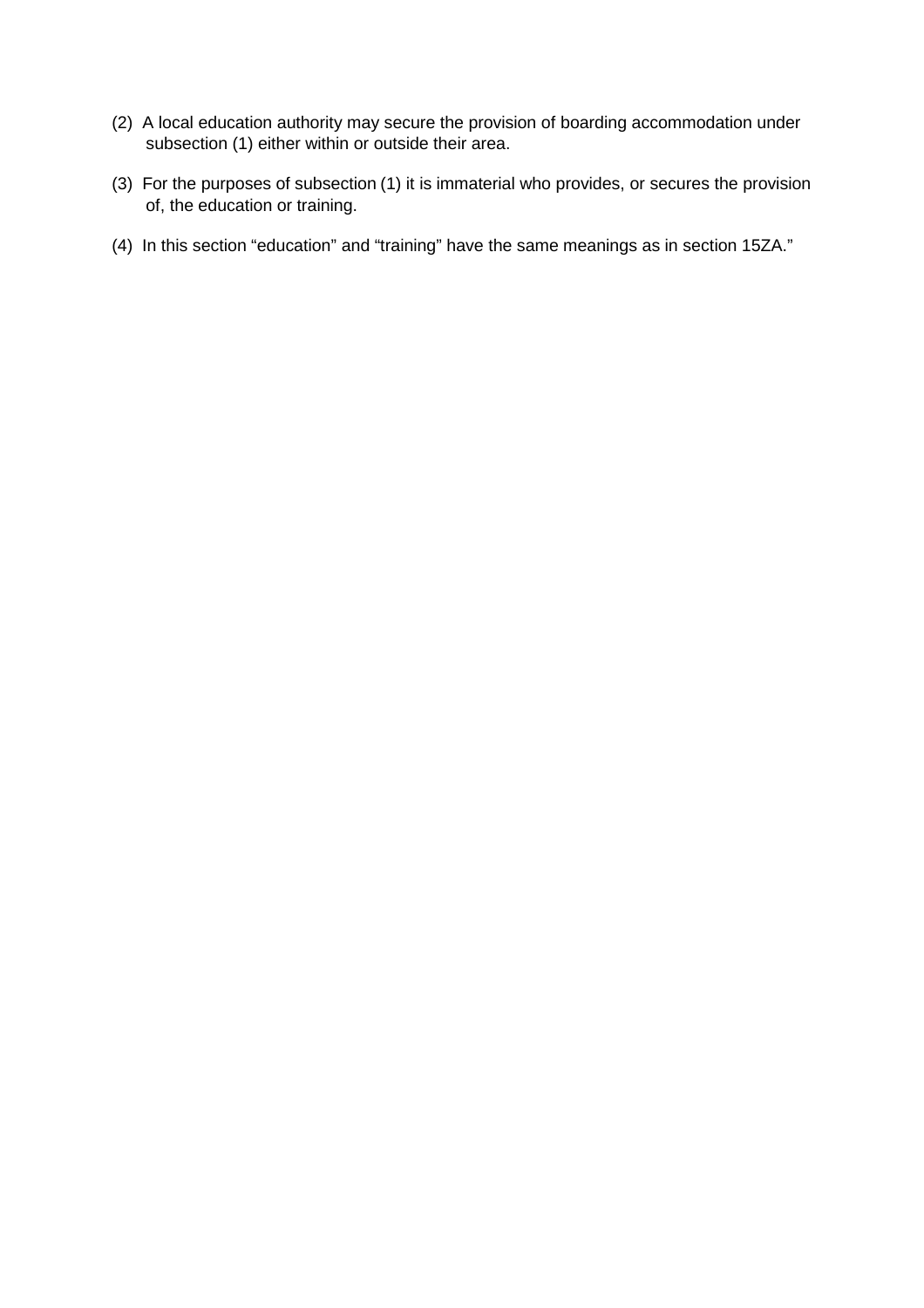## **Annex 3:**

## Independent Specialist Providers

- 1 The following list details the Independent Specialist Providers that hold YPLA Contract for Services (Education and Training), which legally allows for the transfer of YPLA funds to be made. The YPLA will be notify local authorities of any changes throughout the year.
- 2 Certain Independent Specialist Providers may have funding (or other) restrictions; for example, where the Independent Specialist Provider is newly approved, a school, a day placement, or in response to inspection outcomes.
- 3 Providers that are newly approved or have other restrictions are indicated by the use of italics. School, day and 19-plus status and where a day to residential ratio applies are indicated using the symbols \*, \*\*, + and † respectively (see key at the end of this list).

| Provider                                                 | Provider's host local authority |
|----------------------------------------------------------|---------------------------------|
| Arden College                                            | Sefton                          |
| <b>Beaumont College</b>                                  | Lancashire                      |
| Bridge College**                                         | Stockport                       |
| Coleg Elidyr                                             | Worcestershire                  |
| <b>Condover College Limited</b>                          | Shropshire                      |
| David Lewis College*                                     | <b>East Cheshire</b>            |
| Derwen College                                           | Shropshire                      |
| Mencap National College, Dilston                         | Northumberland                  |
| Doncaster College for the Deaf                           | Doncaster                       |
| Dorton College of Further Education                      | Kent                            |
| Education and Services for People with Autism            | Sunderland                      |
| Exeter Royal Academy for the Deaf*                       | Devon                           |
| <b>Fairfield Opportunity Farm</b>                        | Wiltshire                       |
| Farleigh Further Education College, Frome                | Somerset                        |
| Farleigh Further Education College, Swindon <sup>†</sup> | Swindon                         |
| The Fortune Centre of Riding Therapy                     | Hampshire                       |
| Foxes Academy                                            | Somerset                        |
| <b>Freeman College</b>                                   | Sheffield                       |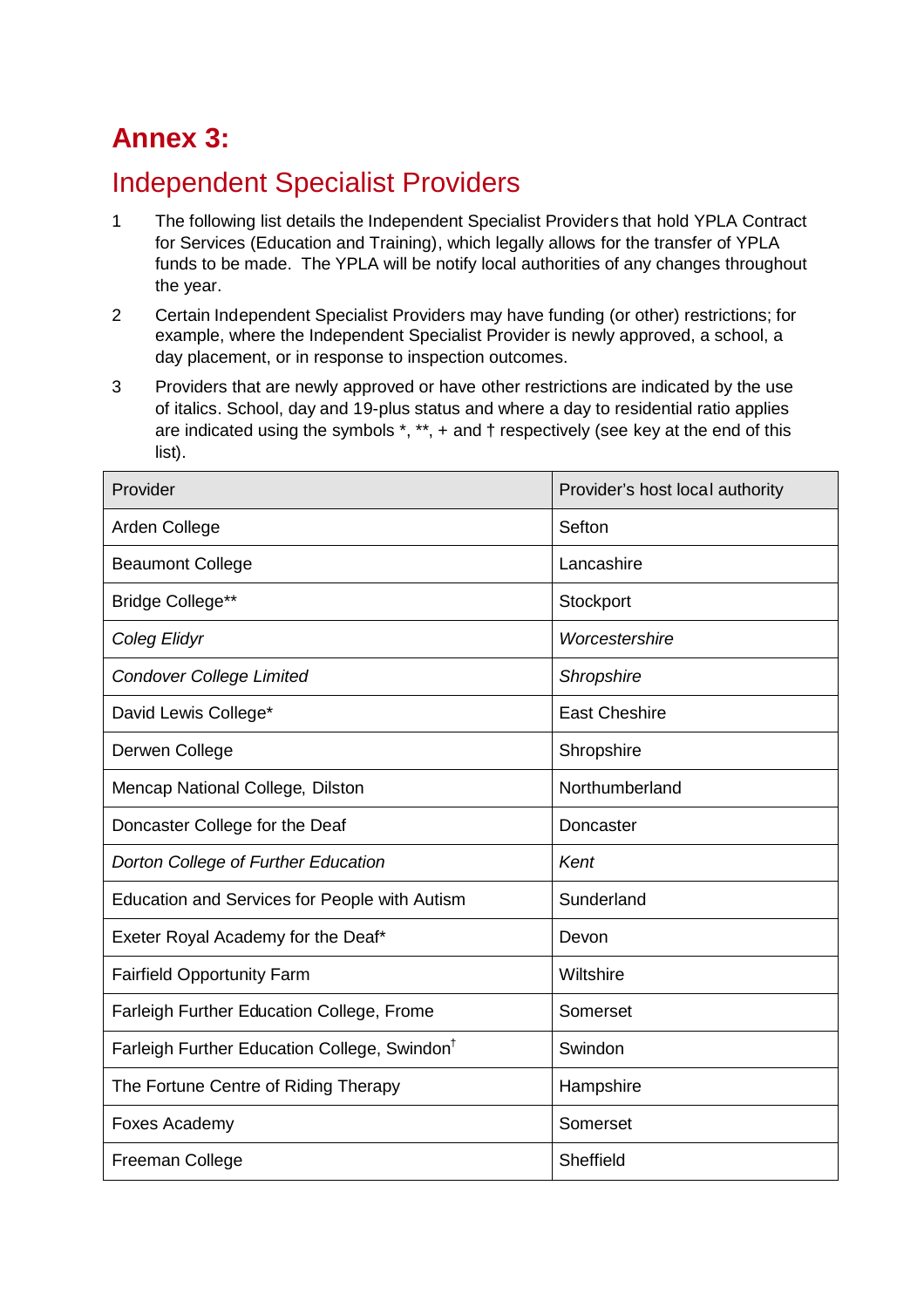| Provider                                             | <b>Provider's host local authority</b> |  |
|------------------------------------------------------|----------------------------------------|--|
| <b>Glasshouse College</b>                            | Dudley                                 |  |
| Hereward College of Further Education                | Coventry                               |  |
| Hinwick Hall College of Further Education            | <b>Bedford Borough</b>                 |  |
| <b>Homefield College</b>                             | Leicestershire                         |  |
| Hope Lodge School (Aspin House)*                     | Southampton                            |  |
| Henshaws Society for Blind People (Henshaws College) | North Yorkshire                        |  |
| Landmarks**                                          | Derbyshire                             |  |
| Langdon College                                      | Salford                                |  |
| Lindeth College of Further Education                 | Cumbria                                |  |
| <b>Linkage Community Trust</b>                       | Lincolnshire                           |  |
| Mencap National College Lufton College               | Somerset                               |  |
| The Mount Camphill Community Ltd                     | <b>East Sussex</b>                     |  |
| Nash College                                         | <b>Bromley</b>                         |  |
| <b>Young Epilepsy</b>                                | Surrey                                 |  |
| <b>National Star College</b>                         | Gloucestershire                        |  |
| New College Worcester*                               | Worcestershire                         |  |
| North East Autism Society (Thornbeck College)        | Sunderland                             |  |
| Northern Counties College                            | Newcastle-upon-Tyne                    |  |
| Oakwood Court                                        | Devon                                  |  |
| Orchard Hill College of Further Education**          | Sutton                                 |  |
| Mencap National College Pengwern College             | Shropshire                             |  |
| <b>Pennine Camphill Community</b>                    | Wakefield                              |  |
| <b>Portland College</b>                              | Nottinghamshire                        |  |
| Queen Alexandra College                              | Birmingham                             |  |
| Queen Elizabeth's Foundation Brain Injury Centre**   | Surrey                                 |  |
| Regent College**                                     | Stoke-on-Trent                         |  |
| Royal College, Manchester*                           | Stockport                              |  |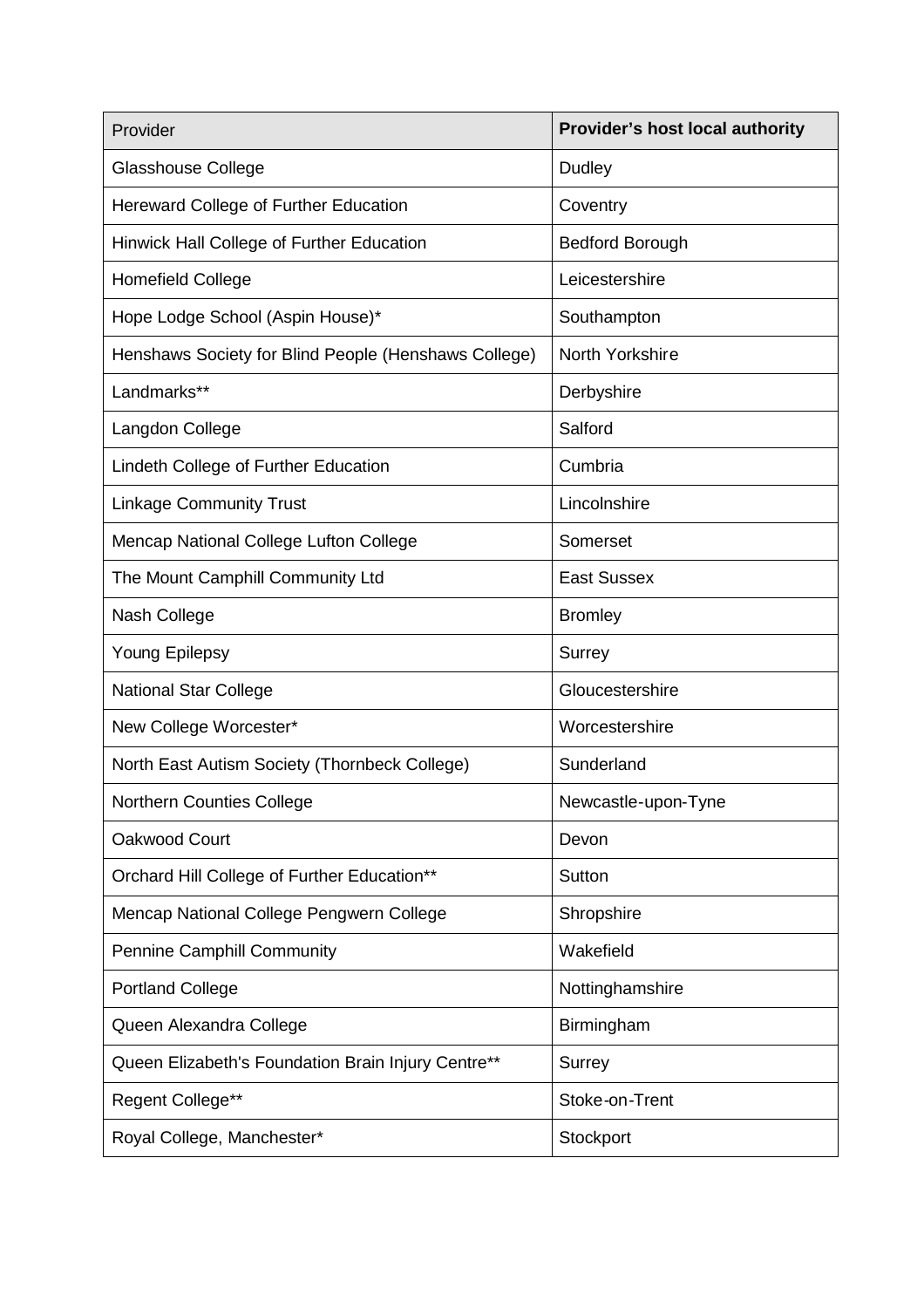| Provider                                                                         | Provider's host local authority |
|----------------------------------------------------------------------------------|---------------------------------|
| Royal National College for the Blind                                             | Herefordshire                   |
| RNIB College, Loughborough                                                       | Leicestershire                  |
| Ruskin Mill College                                                              | Gloucestershire                 |
| SENSE**                                                                          | Peterborough                    |
| St Elizabeth's Centre**                                                          | Hertfordshire                   |
| St John's School and College**+                                                  | <b>Brighton and Hove</b>        |
| <b>Strathmore College</b>                                                        | Stoke-on-Trent                  |
| <b>Treloar College</b>                                                           | Hampshire                       |
| West of England School and College (for Young People<br>with Little or No Sight) | Devon                           |
| <b>Westgate College</b>                                                          | Kent                            |
| <b>William Morris Camphill Community</b>                                         | Gloucestershire                 |

#### **Key**

- $*\begin{array}{ccc} * & = & \text{school status} \\ * & = & \text{day placement} \\ \end{array}$
- = day placements only
- + = 19-plus placements only
- † = day to residential ratio applicable
- *italic* = capped, restricted or newly approved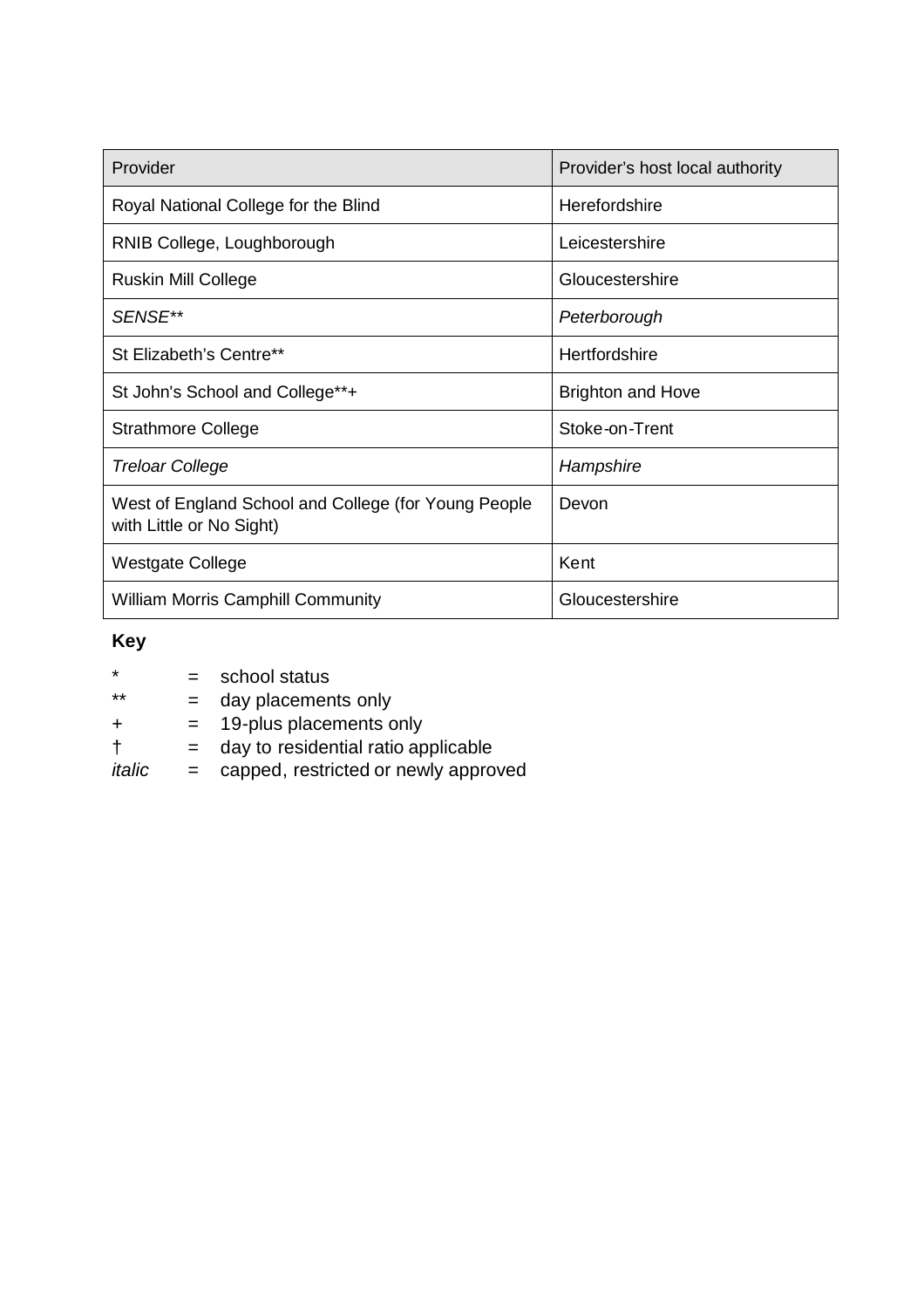## **Annex 4:** Support Bands: Rates for 2012/13

1 This annex gives the funding approach that will be used for all learners within Independent Specialist Providers and is implemented from August 2012 onwards.

| <b>Band</b> | <b>Day</b> | <b>Residential</b> |
|-------------|------------|--------------------|
| D           | £13,186    | £26,689            |
| Е           | £17,841    | £36,249            |
| F           | £22,495    | £42,303            |
| G           | £32,967    | £49,069            |
| H           | £45,247    | £68,829            |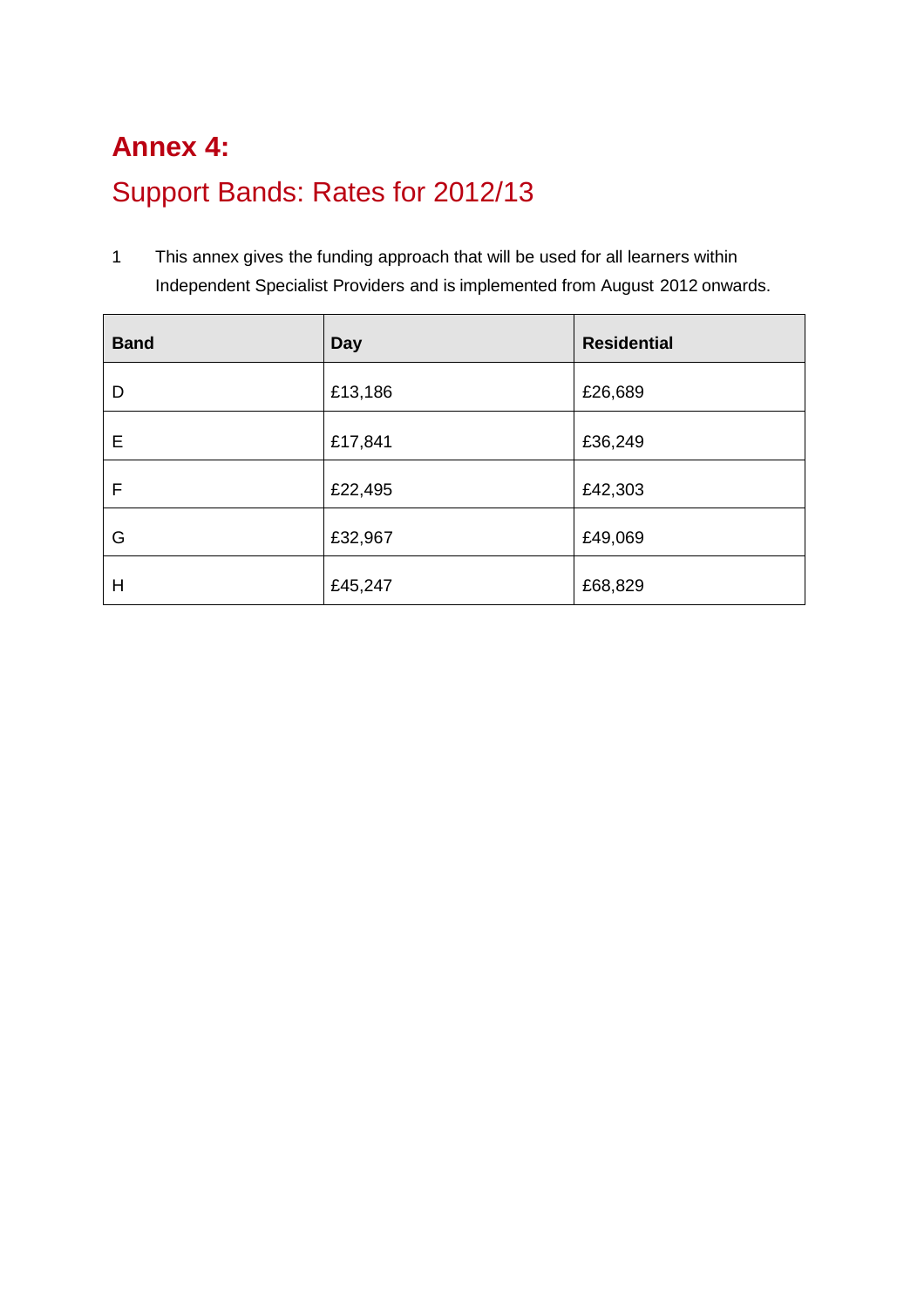## **Annex 5:** Contact Hour Ranges

1 In the tables below, 'expected hours' are a benchmark figure for the split between the two main categories. 'Total volume' is an absolute minimum level that must be adhered to. Flexibility will exist between the two main categories.

| <b>Band</b> | <b>Education and</b><br>independent living<br>skills: expected hrs/wk | Care and therapy:<br>expected hrs/wk | <b>Total volume</b><br>(minimum hrs/wk) |
|-------------|-----------------------------------------------------------------------|--------------------------------------|-----------------------------------------|
| D           | $4 - 6$                                                               | $0 - 1$                              | 5                                       |
| E           | $6 - 8$                                                               | $0 - 1$                              | 7                                       |
| F           | $8 - 10$                                                              | $0 - 2$                              | 9                                       |
| G           | $11 - 15$                                                             | $0 - 3$                              | 14                                      |
| H           | $11 - 21$                                                             | $0 - 13$                             | 20 (maximum 30) $*$                     |

#### **Day learners**

*\*This is the maximum average weekly hours funded within the band, and more hours would ordinarily qualify for exceptional support.*

#### **Residential learners**

| <b>Band</b> | <b>Education and</b><br>independent living<br>skills: expected hrs/wk | Care and therapy:<br>expected hrs/wk | <b>Total volume</b><br>(minimum hrs/wk) |
|-------------|-----------------------------------------------------------------------|--------------------------------------|-----------------------------------------|
| D           | $7 - 10$                                                              | $4 - 6$                              | 13                                      |
| E           | $8 - 12$                                                              | $5 - 7$                              | 15                                      |
| F           | $10 - 20$                                                             | $5 - 10$                             | 22                                      |
| G           | $14 - 20$                                                             | $10 - 14$                            | 31                                      |
| Н           | $18 - 29$                                                             | $14 - 25$                            | 44 (maximum 50)*                        |

*\*This is the maximum average weekly hours funded within the band, and more hours would ordinarily qualify for exceptional support.*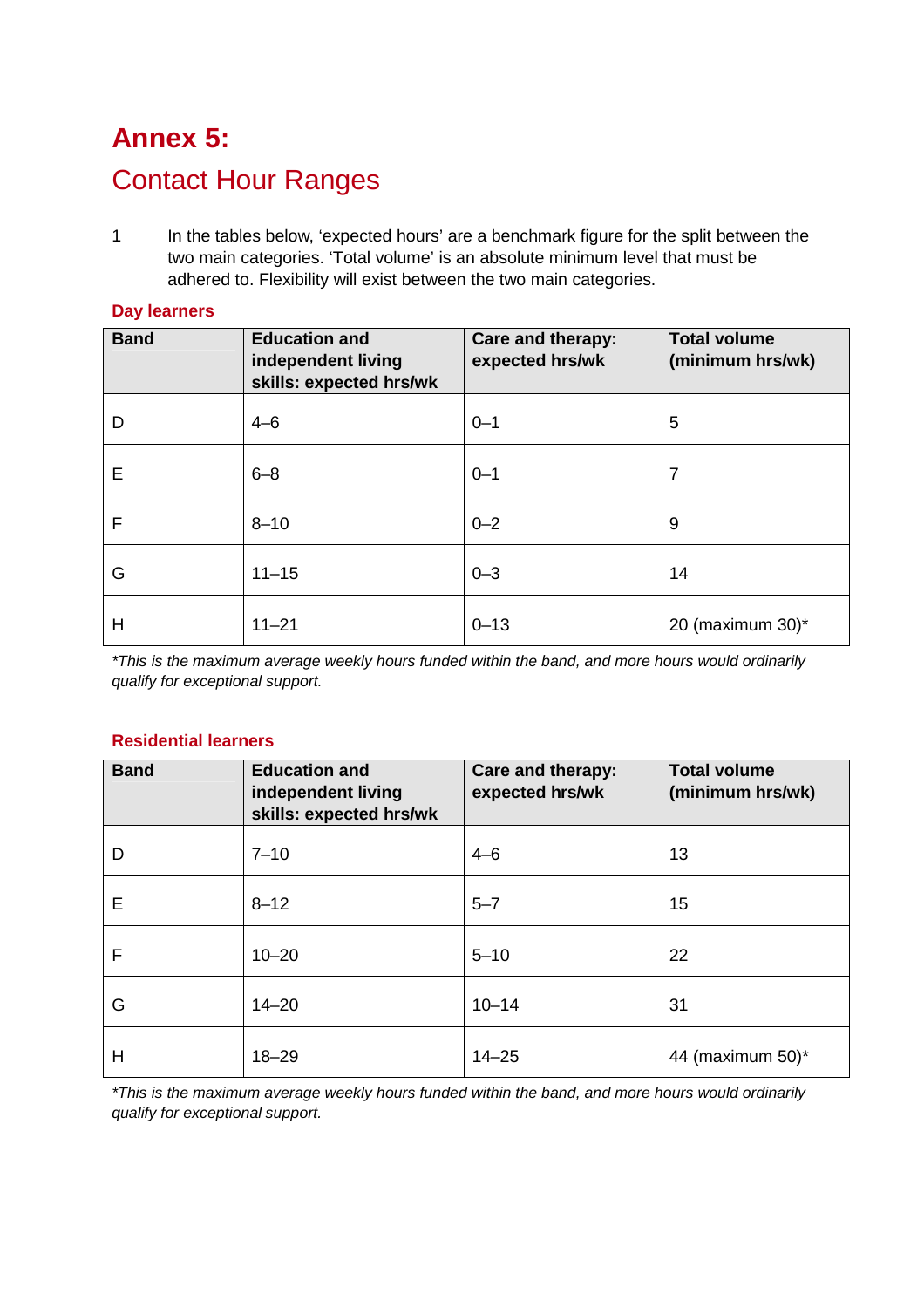## **Annex 6:**

## Suggested Education and Training Evidence

- 1 The following items are suggested sources of evidence that local authorities may use when gathering evidence in relation to the education and training needs of learners with learning difficulties and/or disabilities, along with consideration of the actual provision that is realistically available to meet those needs. The list is not exhaustive and local authorities may wish to seek additional relevant and up-to date information depending on the particular circumstances of the learner.
	- learning difficulty assessment
	- a relevant and up-to-date pre-entry assessment report from a local provider that has fully considered the young person's needs and where it has been concluded they cannot put in place a suitable package of support to meet the learner's educational and training requirements
	- the learner's most recent statement of SEN
	- the learner's most recent school report and transition plan
	- a relevant and up-to-date social care report
	- a relevant and up-to-date medical and psychological report
	- a report from the Independent Specialist Provider detailing how the provider can meet the learner's assessed education and training needs set out in the learning difficulty assessment and Annex 6 (TG) ('Confirmation of Agreed Provision 2012/13') in *Technical Guidance 2012/13.*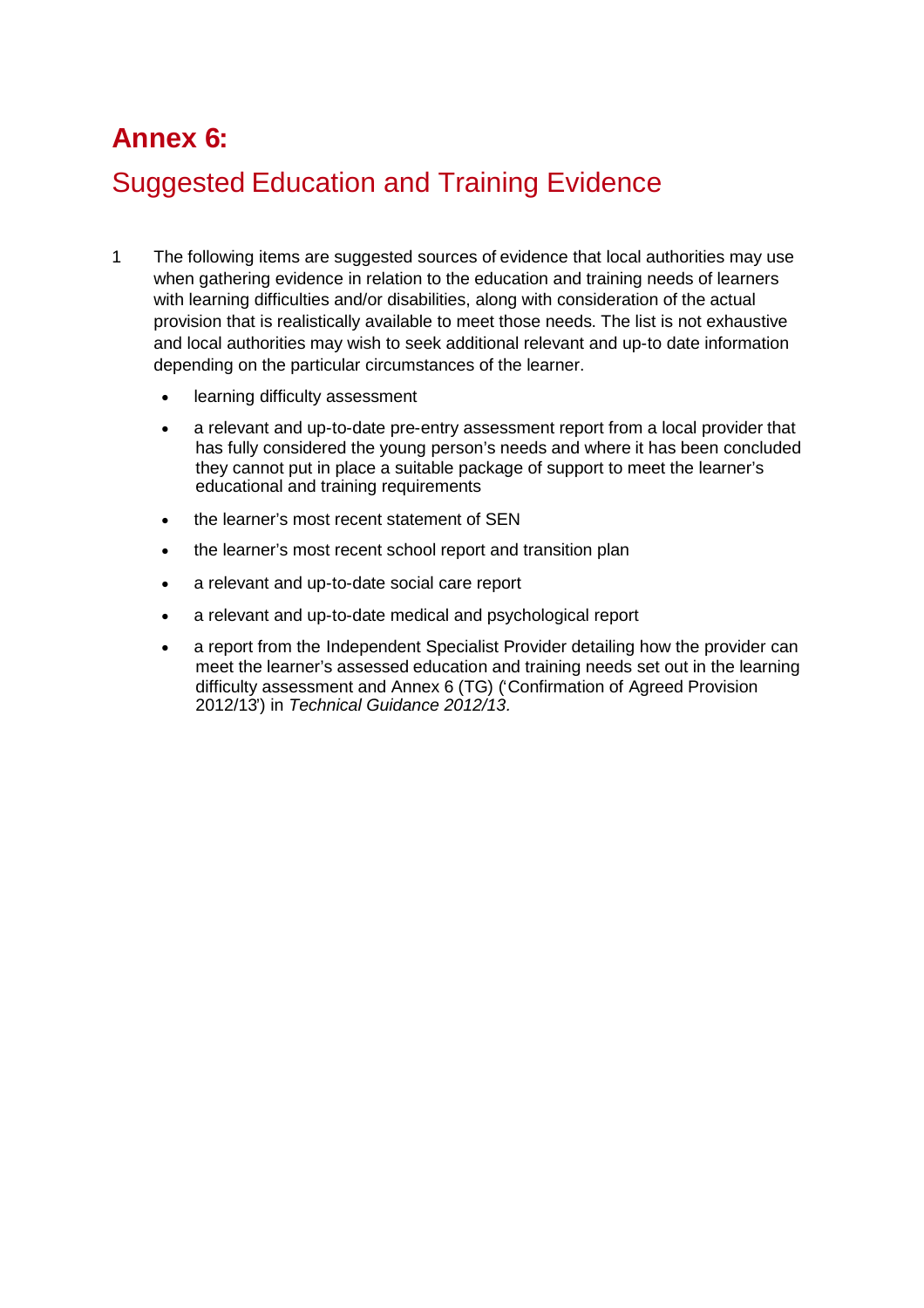## **Annex 7:**

### References

DfE (2012) *LDA guidance for local authorities: Local authority duties and power in relation to LDAs.* [online]. Main document at

http://media.education.gov.uk/assets/files/doc/lda%20guidance%20for%20local%20authoriti es.doc [published 13 February 2012].

DfE (2010b) *Children and Young People with Special Educational Needs and Disabilities* [green paper]. London: Department for Education. At www.education.gov.uk/consultations/downloadableDocs/SEN%20views%20consultation%2 0document.doc [accessed 18 Dec 2010].

HM Government (2009) *Apprenticeships, Skills, Children and Learning Act 2009.* London: Office for Public Sector Information. At www.opsi.gov.uk/acts/acts2009/pdf/ukpga\_20090022\_en.pdf [accessed 18 Dec 2010].

Ofsted (2009) *Common Inspection Framework for Further Education and Skills 2009*. London: Ofsted. At www.ofsted.gov.uk/Ofsted-home/Forms-and-guidance/Browse-allby/Other/General/Common-inspection-framework-for-further-education-and-skills-2009 [accessed 18 Dec 2010].

REACT (2010) *Commissioning and Funding 16-19 Education and Training: High-level guide for local authorities*. [online]. At www.lga.gov.uk/lga/aio/9658849 [accessed 18 Dec 2010].

YPLA (2012) *Placement Technical Guidance for Independent Specialist Providers 2012/13*. Coventry: Young People's Learning Agency. http://readingroom.lsc.gov.uk/YPLA/ypla-Placement\_Technical\_Guidance\_for\_Independent\_Specialist\_Providers\_2012-13-gn-Feb12-v1.pdf [published 21 February 2012]